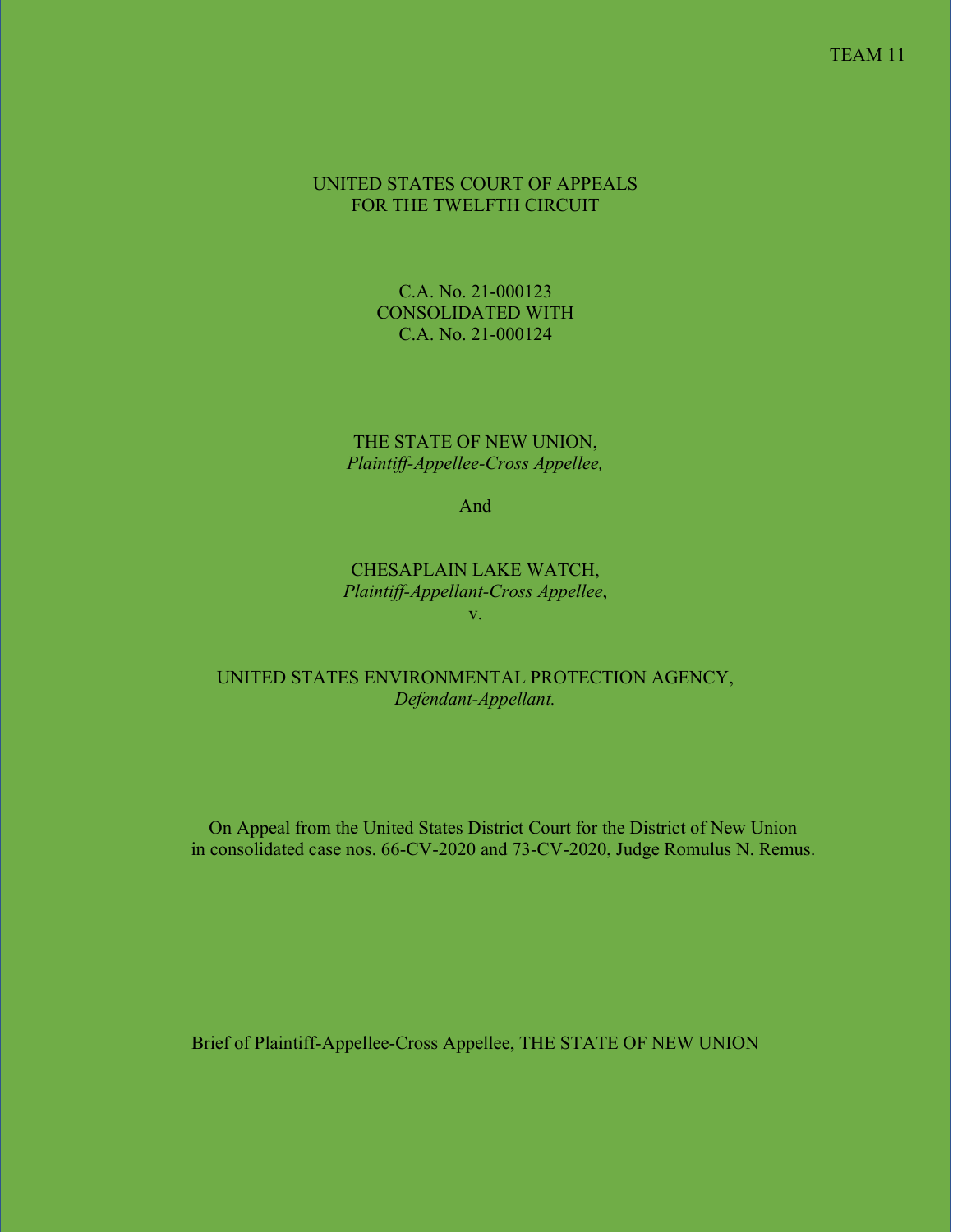|           | This Case is Ripe for Review Because Pollution Behavior Needs to Change in Anticipation of the     |  |
|-----------|----------------------------------------------------------------------------------------------------|--|
|           | TMDL and New Union and the EPA are Expending Resources in Developing and Implementing the TMDL.    |  |
|           | 15                                                                                                 |  |
| II.       | EPA's Interpretation of "Total" in "Total Maximum Daily Load" in Section 303 of the CWA to Include |  |
|           |                                                                                                    |  |
| А.        | The EPA is Not Entitled to Chevron Deference Because the Term "Total" in "Total Maximum Daily      |  |
|           |                                                                                                    |  |
|           | i. A Plain Language Reading of Section 303(d) Does Not Give EPA the Authority to Require the       |  |
|           |                                                                                                    |  |
| В.        | Even if "Total Maximum Daily Load" is Ambiguous, EPA's Interpretation is Not a Permissible         |  |
|           |                                                                                                    |  |
|           | i. EPA's Interpretation of TMDL Offends the Clean Water Act's Structure of Cooperative             |  |
|           |                                                                                                    |  |
| a.        | EPA's Interpretation of TMDL Gives the EPA Unlawful Regulatory Power Over Local Land Use           |  |
|           |                                                                                                    |  |
| b.        | EPA's Interpretation of TMDL Gives the EPA Unlawful Regulatory Power Over Nonpoint Sources.        |  |
|           | 21                                                                                                 |  |
| c.        | EPA's Interpretation of TMDL Creates a Federal Implementation Plan, in Direct Violation of         |  |
|           |                                                                                                    |  |
| C.        | New Union's Situation Can be Differentiated from the Third Circuit's Holding in American Farm      |  |
|           |                                                                                                    |  |
| III.      |                                                                                                    |  |
| A.        |                                                                                                    |  |
| <b>B.</b> |                                                                                                    |  |

# **TABLE OF CONTENTS**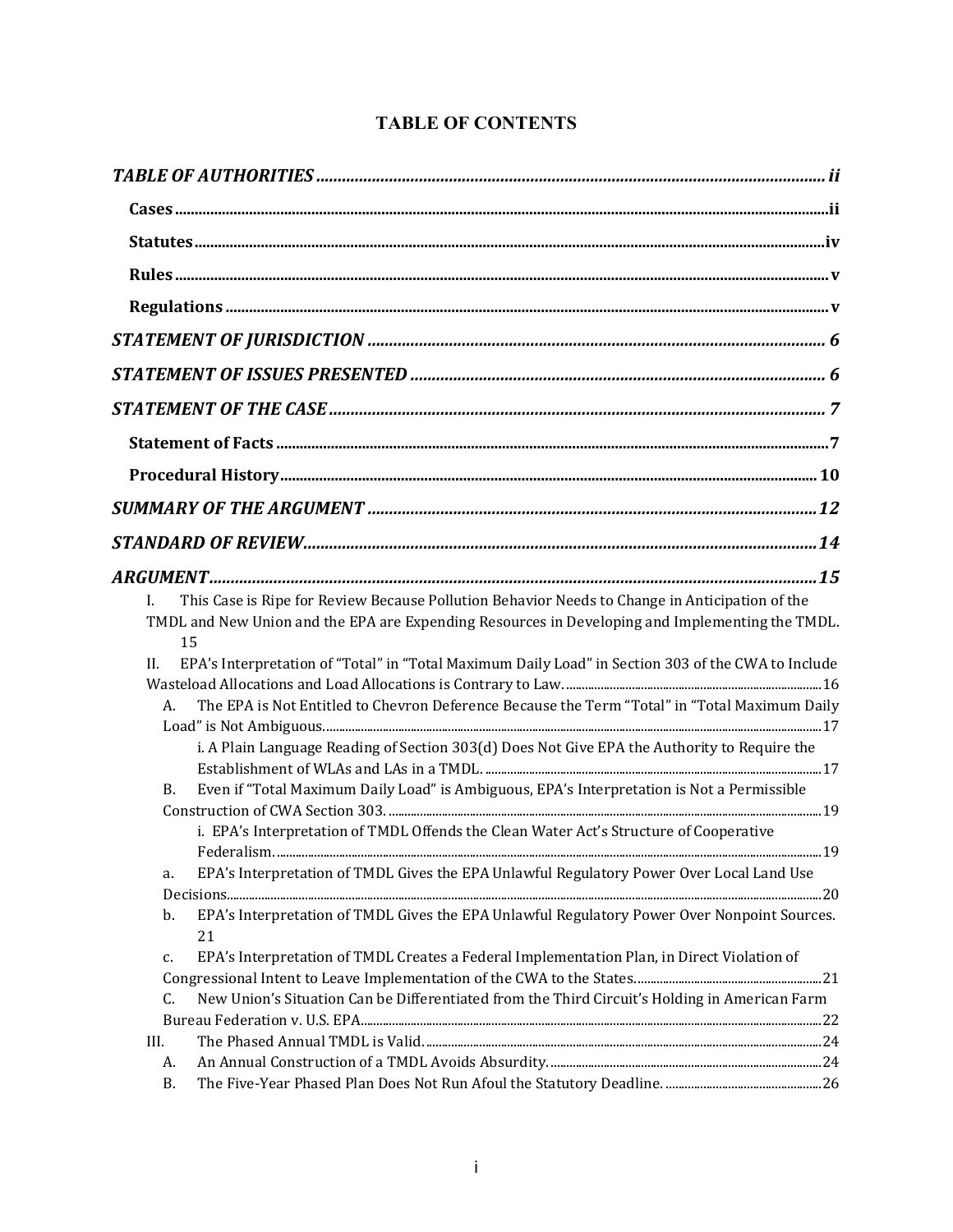| IV. | EPA's Adoption of a Credit for Anticipated Pollution Reductions to Reduce the Stringency of  |      |
|-----|----------------------------------------------------------------------------------------------|------|
|     | Wasteload Allocations for Point Sources for Implementation of the TMDL was Not Arbitrary and |      |
|     |                                                                                              | - 26 |
| А.  | EPA Applied its Regulatory Standards to the Record Before the Agency, Therefore the Highly   |      |
|     |                                                                                              |      |
| В.  | The CWA § 303 TMDL Program is a Planning and Information Program, Not an Implementation      |      |
|     |                                                                                              | - 20 |
|     | The Standard for Taking Credit for BMPs is Not the "Reasonable Assurance" Standard30         |      |
|     |                                                                                              |      |

# **TABLE OF AUTHORITIES**

# <span id="page-2-1"></span><span id="page-2-0"></span>**Cases**

| Abbott Laboratories v. Gardner,                   |
|---------------------------------------------------|
| Am. Farm Bureau Fed'n v. United States EPA,       |
| Am. Farm Bureau Fed'n v. United States EPA,       |
| Bethlehem Steel Corp. v. Train,                   |
| Bravos v. Green,                                  |
| Bullard v. Blue Hills Bank,                       |
| Chevron, U.S.A, Inc. v. NRDC, Inc.,               |
| Citizens to Preserve Overton Park, Inc. v. Volpe, |
| City of Arcadia v. United States EPA,             |
| City of New York v. Shalala,                      |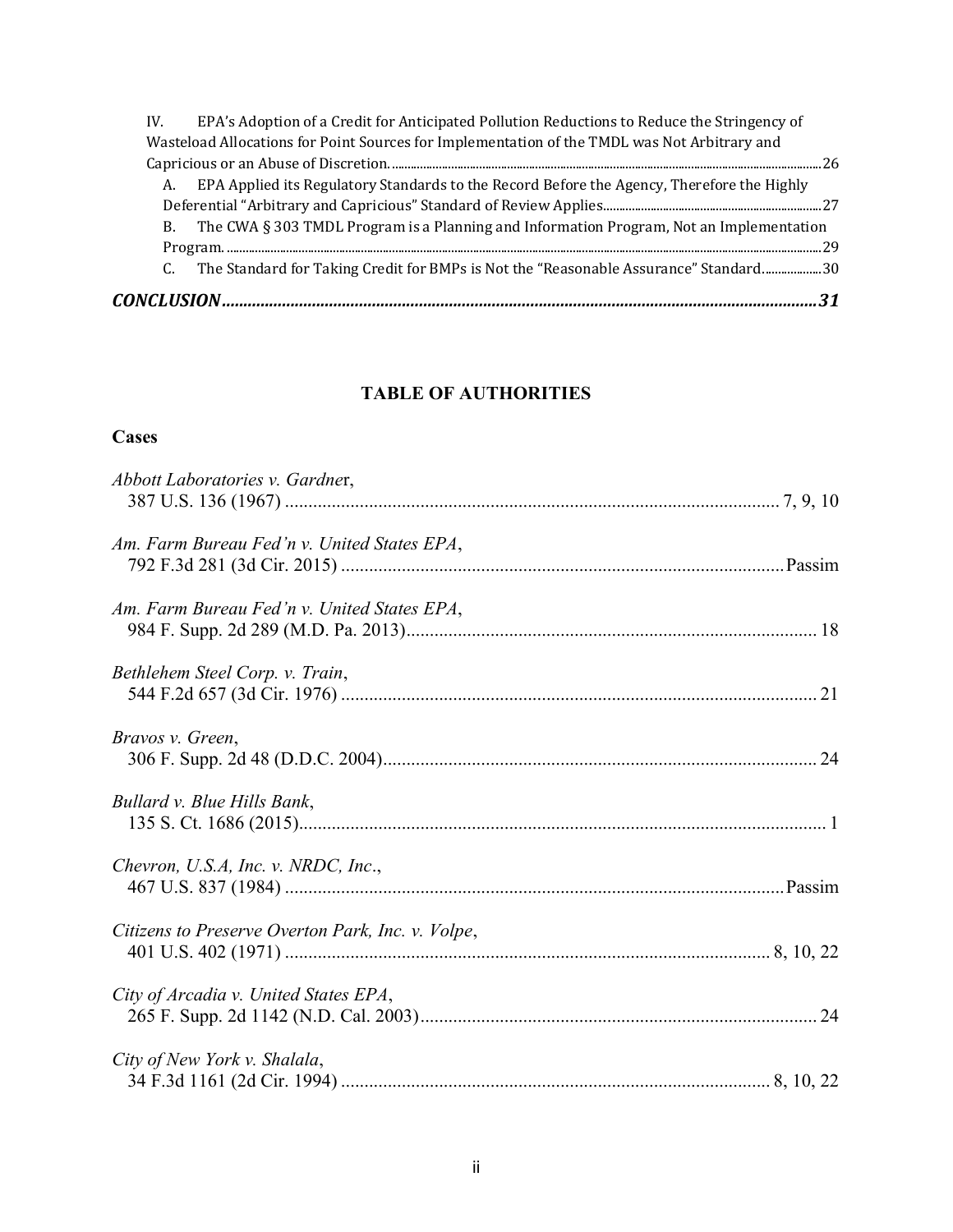| Colo. Wild v. United States Forest Serv.,                   |  |
|-------------------------------------------------------------|--|
| Decker v. Nw. Env't Def. Ctr.,                              |  |
| E.P.A.,                                                     |  |
| EPA,                                                        |  |
| F.D.I.C. v. Meyer,                                          |  |
| FEC v. Democratic Senatorial Campaign Committee,            |  |
| FERC v. Mississippi,                                        |  |
| Friends of the Earth v. EPA,                                |  |
| Hodel v. Virginia Surface Mining & Reclamation Ass'n, Inc., |  |
| Kobach v. United States Election Assistance Comm'n,         |  |
| Nat. Res. Def. Council v. Muszynski,                        |  |
| Nat'l Pork Producers Council v. EPA,                        |  |
| New Mexico ex rel. Richardson v. BLM,                       |  |
| New York v. United States,                                  |  |
| Pa. Dep't of Public Welfare v. Sebelius,                    |  |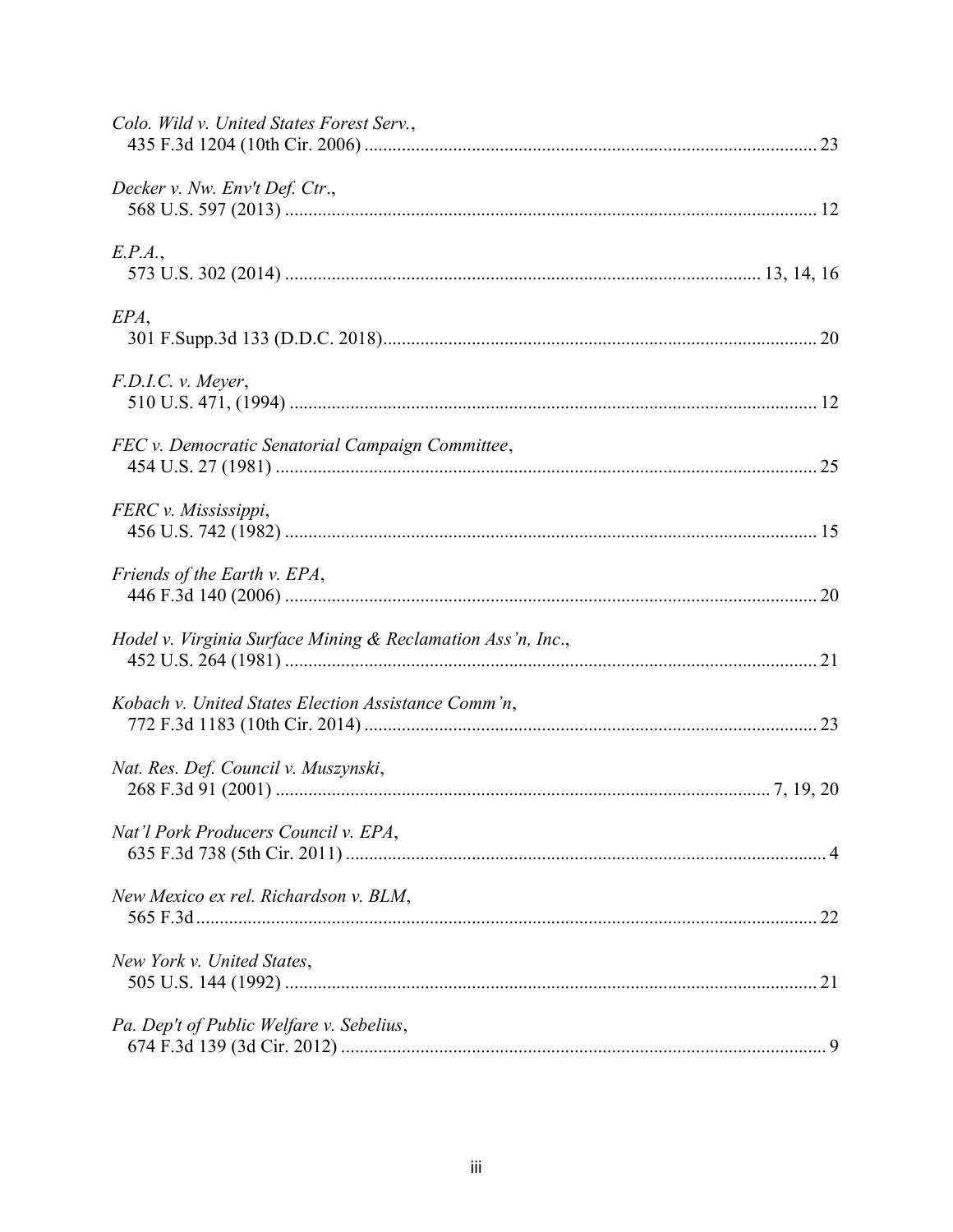| Pronsolino v. Nastri,                     |  |
|-------------------------------------------|--|
| Sierra Club v. Meiburg,                   |  |
| United States v. Dauray,                  |  |
| United States v. Hendrickson,             |  |
| United States v. Mead Corp.,              |  |
| Utah Envtl. Cong. v. Troyer,              |  |
| Whitman v. Am. Trucking Ass'ns,           |  |
| Wildearth Guardians v. United States BLM, |  |
| <b>Statutes</b>                           |  |
|                                           |  |
|                                           |  |

<span id="page-4-0"></span>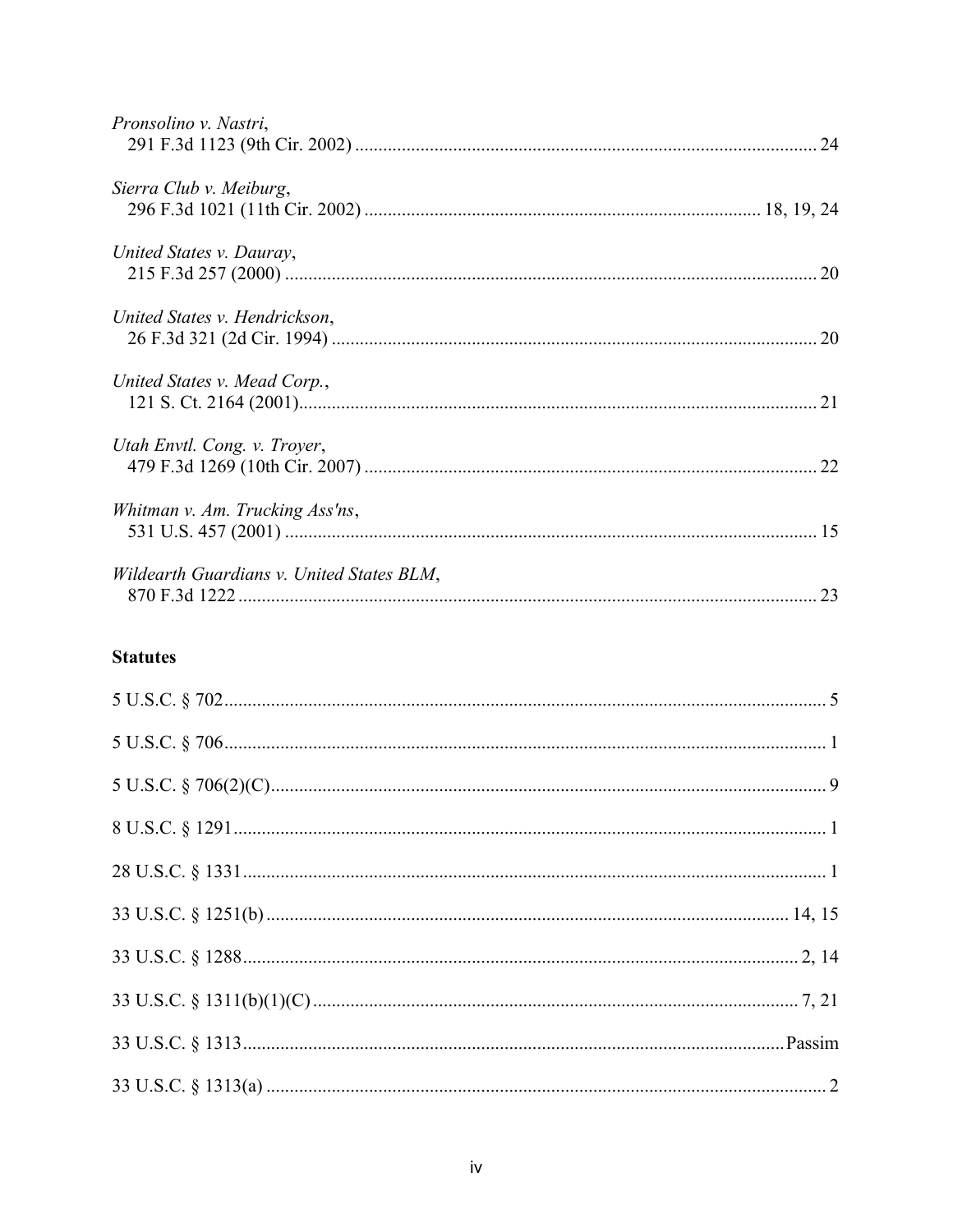# <span id="page-5-0"></span>Rules

| Fed. K.<br>.<br>$\overline{\phantom{0}}$ |  |
|------------------------------------------|--|
|------------------------------------------|--|

## <span id="page-5-1"></span>**Regulations**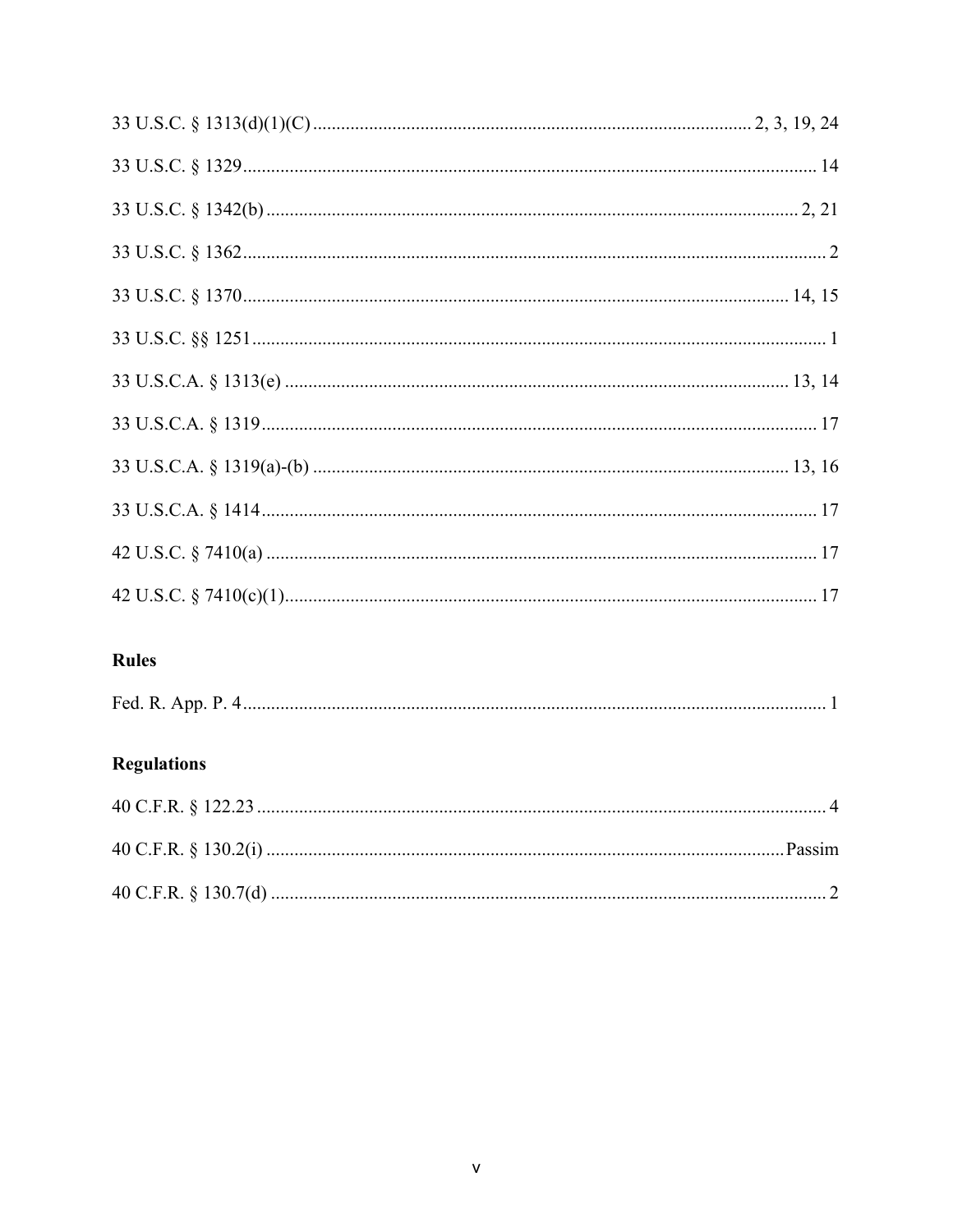#### **STATEMENT OF JURISDICTION**

<span id="page-6-0"></span>Chesaplain Lake Watch (CLW), the State of New Union, and the United States Environmental Protection Agency (EPA) each appeal from an Opinion and Order granting partial summary judgment, entered on August 15, 2021, by the honorable Judge Remus in the United States District Court for the District of New Union, consolidated case nos. 66-CV-2020 and 73- CV-2020. The district court had subject matter jurisdiction under 28 U.S.C. § 1331 because plaintiffs' claims arose under the Administrative Procedure Act, 5 U.S.C. § 706, and the Clean Water Act (CWA), 33 U.S.C. §§ 1251 et seq. Plaintiffs all filed timely Notices of Appeal pursuant to Fed. R. App. P. 4. The United States Court of Appeals for the Twelfth Circuit has jurisdiction over this appeal under 8 U.S.C. § 1291, which provides that "the court of appeals shall have jurisdiction of appeals from all final decisions of the district courts of the United States." An order granting summary judgment is a final decision, and thus appealable. *Bullard v. Blue Hills Bank*, 135 S. Ct. 1686, 1694 (2015).

#### **STATEMENT OF ISSUES PRESENTED**

- <span id="page-6-1"></span>1. Is EPA's rejection of New Union's total maximum daily load (TMDL) and adoption of its own TMDL and implementation plan for the Lake Chesaplain Watershed ripe for judicial review?
- 2. Was EPA's rejection of New Union's TMDL based completely on the fact that the TMDL failed to include wasteload allocations and load allocations an incorrect interpretation of the term "total maximum daily load" in Clean Water Act section 303(d)?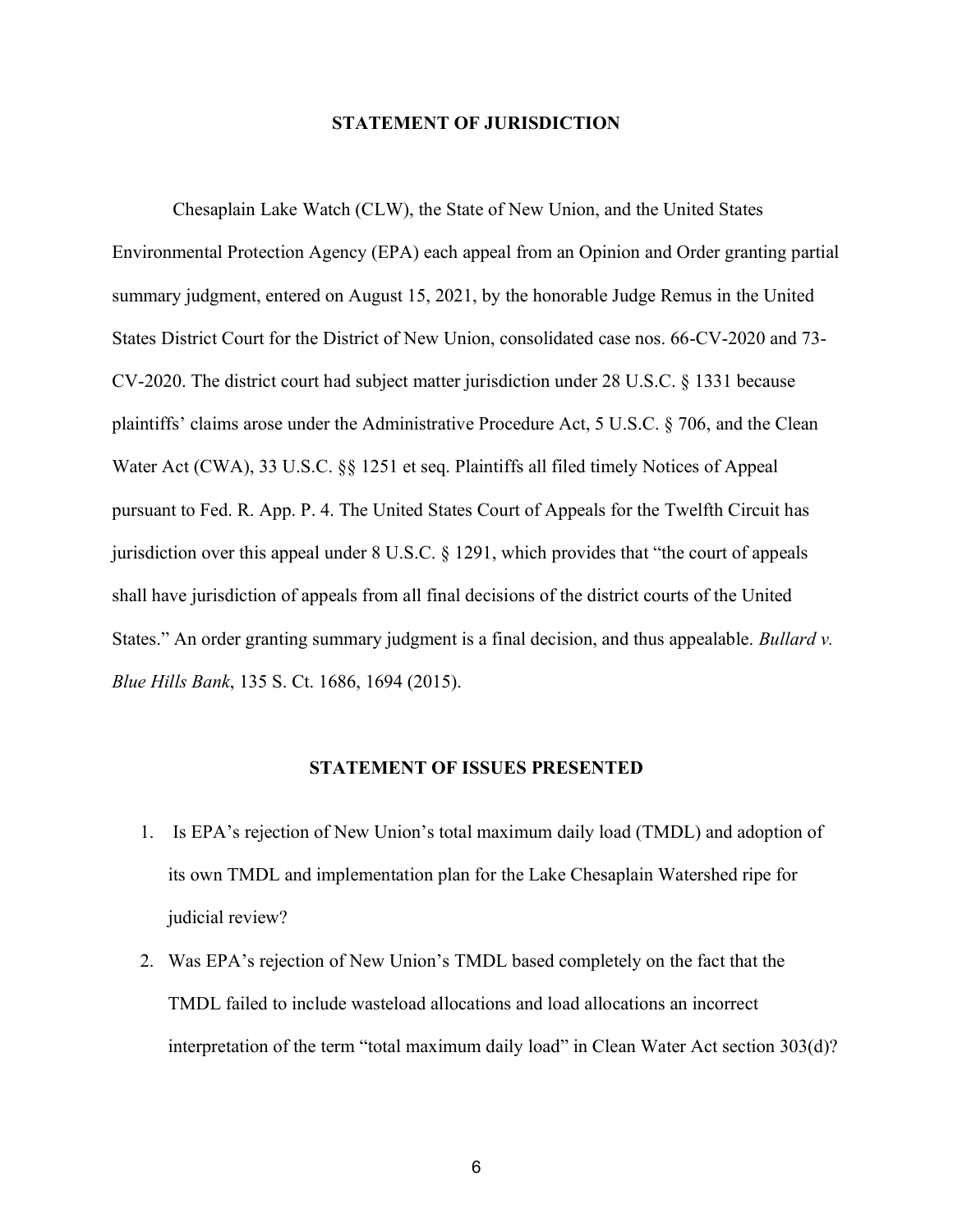- 3. Did EPA's adoption of a TMDL for the Lake Chesaplain Watershed consisting of an annual pollution loading reduction over a five-year period violate the Clean Water Act section 303(d) requirement for a valid TMDL?
- 4. Was EPA's adoption of a credit for anticipated pollution reductions using best management practices (BMP) to reduce the stringency of wasteload allocations of point sources for implementation of the Lake Chesaplain TMDL arbitrary and capricious or an abuse of discretion due to the lack of assurance of BMP implementation?

#### **STATEMENT OF THE CASE**

#### **Statement of Facts**

<span id="page-7-1"></span><span id="page-7-0"></span>The Clean Water Act (CWA) creates a cooperative federalism system to regulate point source discharges of pollutants into the waters of the United States through a permitting system. *See* 33 U.S.C. § 1362. Pollution of nonpoint sources, such as agricultural runoff, is not subject to the CWA permitting system. Federal EPA establishes national standards under the CWA, which states are expected to implement. *See* 33 U.S.C. § 1342(b); *see* 33 U.S.C. § 1288; *see* 33 U.S.C. § 1313. If a state fails to meet federal standards, the EPA can step in to administer the programs. *Id.*

Under CWA section 303, New Union must adopt water quality standards (WQS) for Lake Chesaplain. 33 U.S.C. § 1313(a). States must identify bodies of water that do not meet the WQS and list them as impaired waters, as occurred with Lake Chesaplain. 40 C.F.R. § 130.7(d); R. at 6. A state must then develop and submit to the EPA a "total maximum daily load" (TMDL) for each impaired body of water. 33 U.S.C. § 1313(d)(1)(C). The TMDL for the pollutant must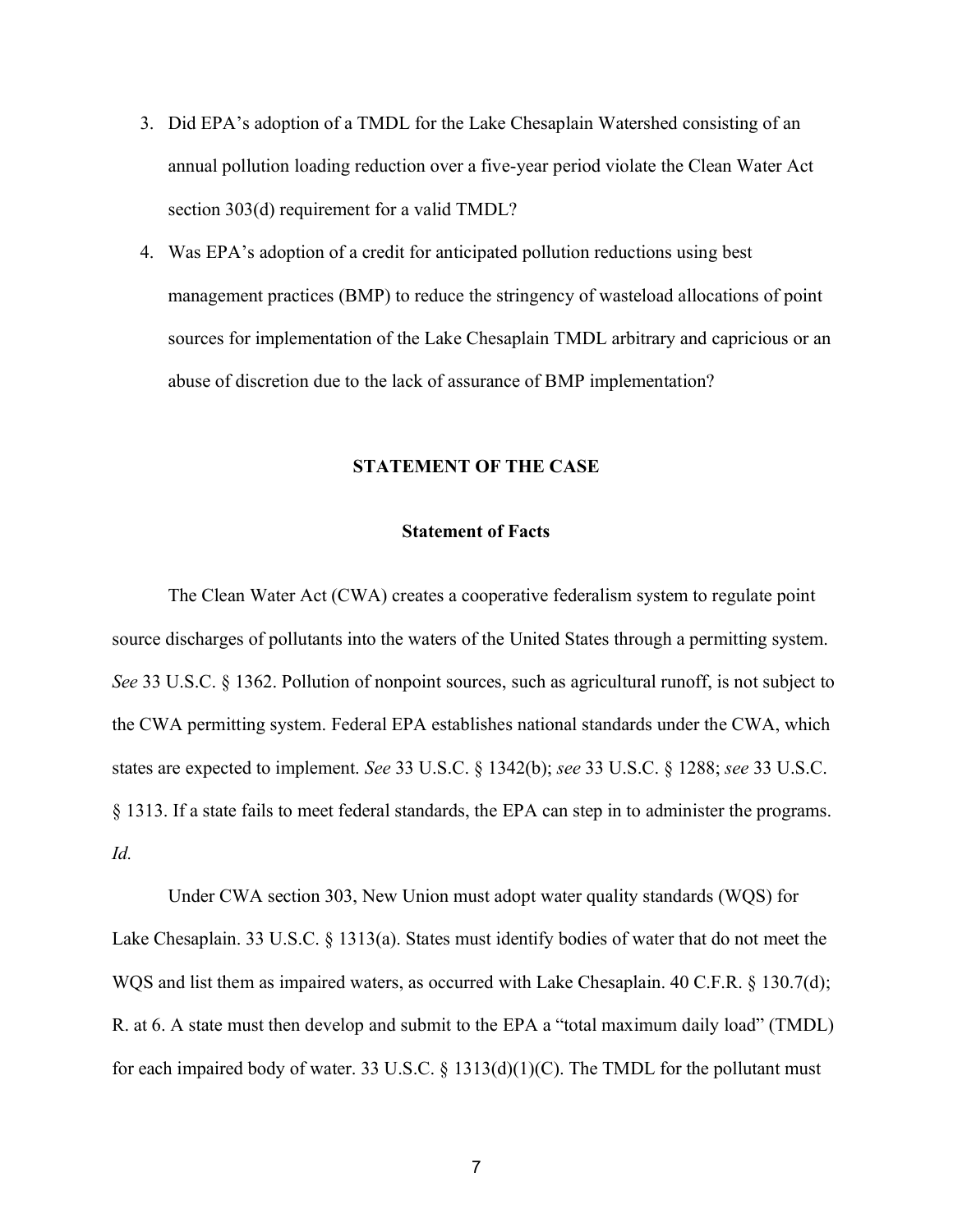be developed "at a level necessary to implement the applicable water quality standards with seasonal variations and a margin of safety which takes into account any lack of knowledge concerning the relationship between effluent limitations and water quality." *Id.* EPA, through regulation, defines TMDL as "the sum of individual [wasteload allocations] for point sources and [load allocations] for nonpoint sources and natural background." 40 C.F.R. § 130.2(i). In effect, this regulation requires states to decide the level of loading between point and nonpoint sources through permit allocations and implementing best management practices (BMPs). R. at 6. EPA can reject the TMDL if the administrator disapproves of the WQS or TMDL. *Id.*

Lake Chesaplain is a natural lake entirely within the boundaries of the State of New Union. R. at 7. The lake is fifty-five miles long and five miles wide. *Id*. The lake's outlet, Chesaplain River, is a navigable-in-fact interstate body of water. *Id.* The lake is home to many interest groups with conflicting points of view, as illustrated by this lawsuit. The Chesaplain watershed hosts a large-scale slaughterhouse, ten concentrated animal feeding operations (CAFOs), dozens of homes and cabins, timber operations, miles of hiking trails and campgrounds, agriculture lands, and is the wastewater disposal source for the city of Chesaplain Mills. *Id.* Lake Chesaplain was designated as Class AA, meaning the lake is used for recreation, swimming, fish propagation, and as a drinking source, but has been downgraded in recent years. *Id.* 

Declining water quality in Lake Chesaplain has resulted in action under the CWA by both the New Union Department of Fisheries and Environmental Control (DOFEC) and the United States EPA. R. at 5. The slaughterhouse operates with a "National Pollutant Discharge Elimination System" (NPDES) permit issued by the State of New Union to discharge into the lake. R. at 7. Homes around the lake have septic tanks that do not require NPDES permits.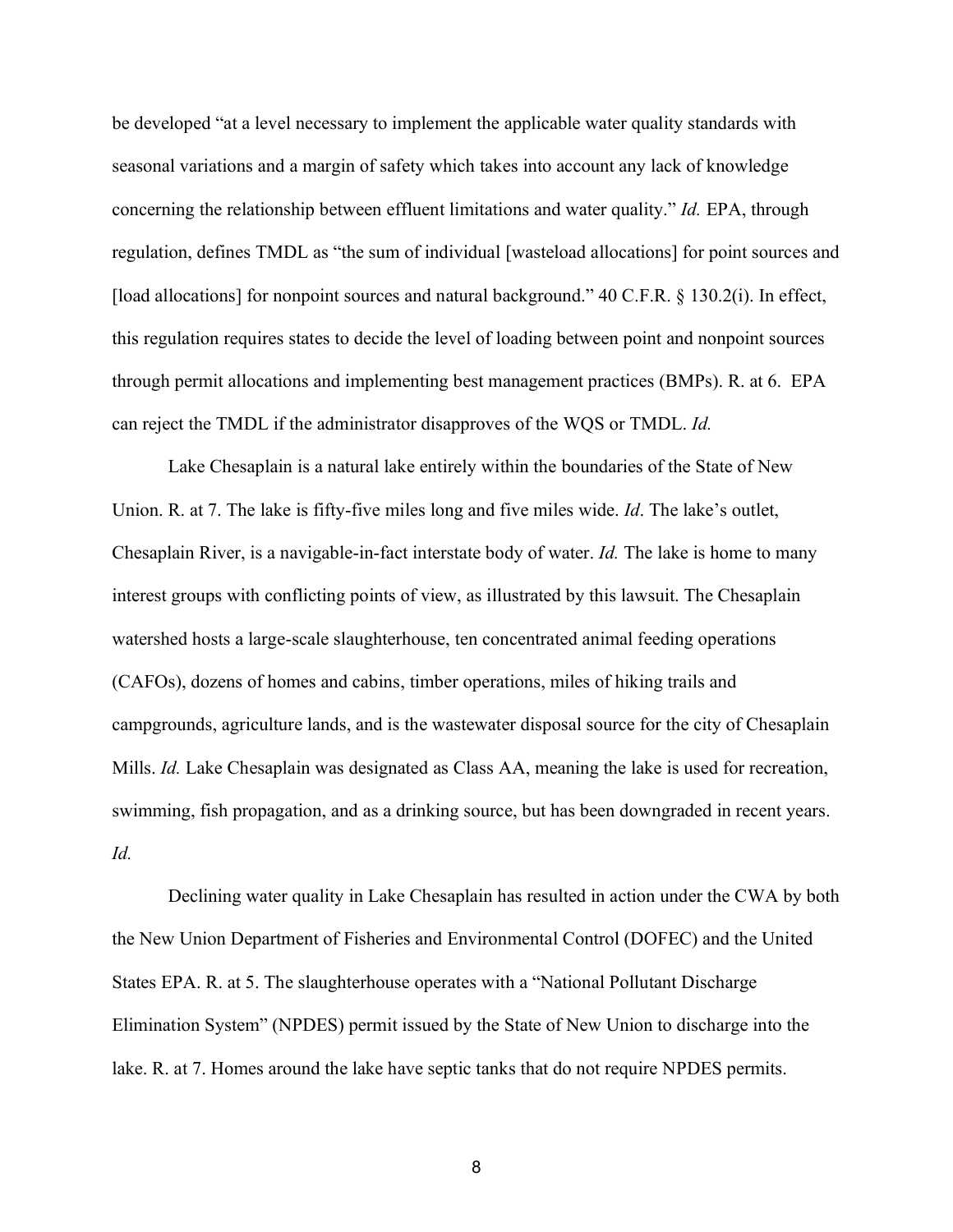CAFOs are not required to have NPDES permits, but are regulated by the State of New Union. *See* 40 C.F.R. § 122.23; *see generally Nat'l Pork Producers Council v. EPA*, 635 F.3d 738 (5th Cir. 2011); R. at 7.

In 2012, the Lake Chesaplain Study Commission in 2008 (the Chesaplain Commission) issued a report concluding that Lake Chesaplain was experiencing eutrophication, which destroys the water quality of the lake so that organisms cannot survive, large algae blooms regularly occur, water quality decreases, and bad odors are commonplace. R. at 8. The Chesaplain Commission concluded excessive phosphorus was causing the eutrophication. *Id.* Current phosphorus levels range from 0.020 to 0.034 mg/l, above the 0.014 mg/l level required for a healthy lake. *Id.*

DOFEC failed to submit a TMDL for Lake Chesaplain, even though it was listed as an impaired water. *Id*. In 2015, plaintiff Chesaplain Lake Watch (CLW), a public interest group, threatened to sue EPA and New Union for its failure to establish a TMDL for the lake. *Id*. In response, the Chesaplain Commission calculated a TMDL of 120 metric tons (mt) annually, while existing loads were calculated at 180 mt. *Id.* The Chesaplain Commission concluded that Chesaplain Mills, the slaughterhouse, CAFO manure spreading, agriculture use, and septic tank inputs all contributed significantly to the 180 mt of phosphorus. R. at 9.

In October of 2017, DOFEC proposed a rule to implement the TMDL through 7% equal phased reductions by both point and nonpoint sources over a five-year period. *Id.* The decrease would be achieved through stricter permit limits for point sources and the implementation of BMPs on nonpoint sources. *Id.* The proposed rule was commented on by the impacted parties, and DOFEC revised its rule to solely a TMDL that consisted of a 120 mt annual maximum. R. at 10. The TMDL did not include allocation between wasteload allocations (WLAs) for point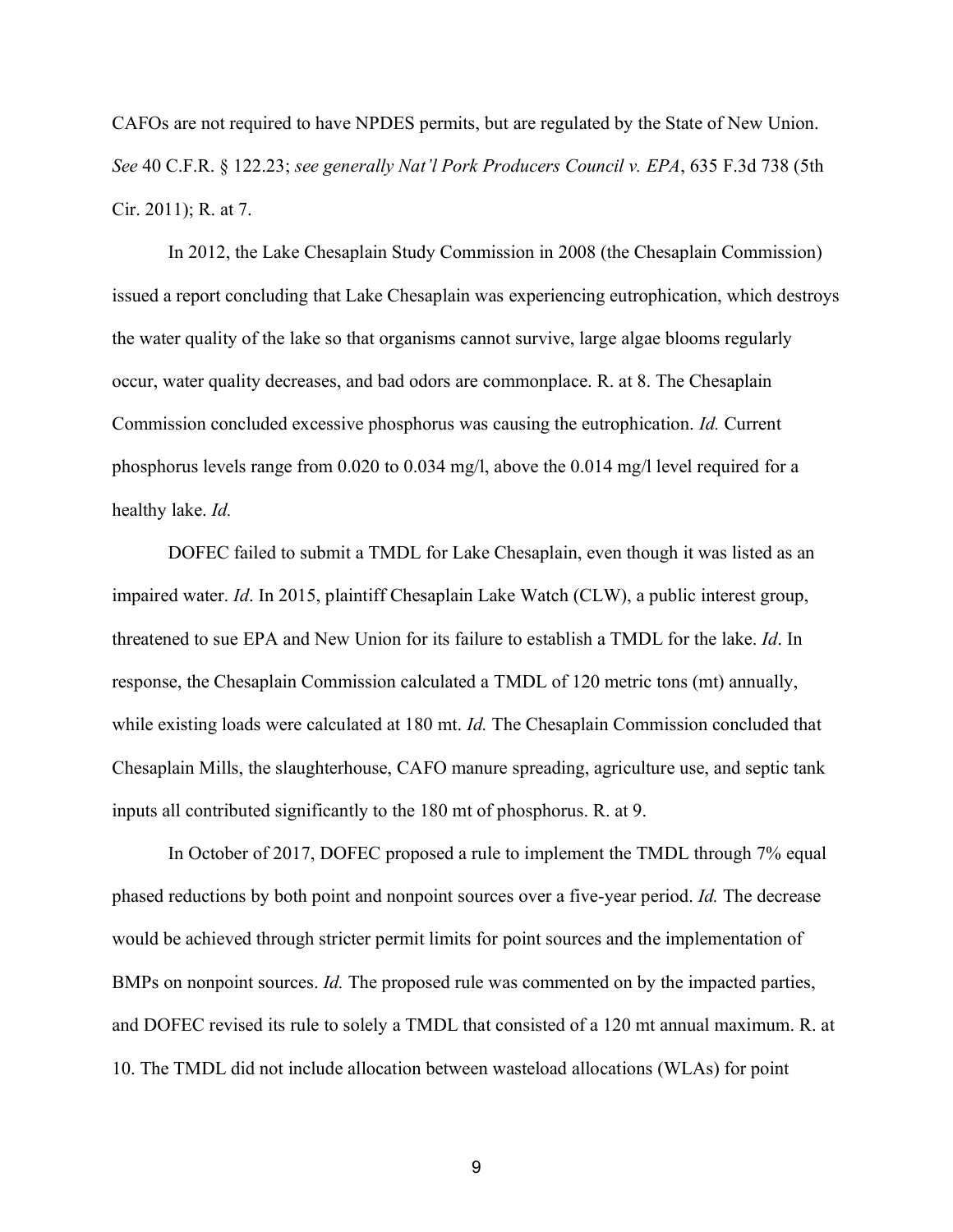sources and load allocations (LAs) for nonpoint sources. *Id.* Due to its regulation that a TMDL must include both WLAs and LAs, EPA rejected New Union's 120 mt annual maximum TMDL, and inserted its own TMDL. *Id.* EPA's TMDL, labeled the "Chesaplain Watershed Implementation Plan" (CWIP), reflected New Union's original proposal of implementing the TMDL through 7% annual decreases over a five-year period by both point and nonpoint sources. *Id.* Lawsuits ensued.

#### **Procedural History**

<span id="page-10-0"></span>In January of 2020, plaintiffs New Union and Chesaplain Lake Watch filed suit to challenge EPA's CWIP. *Id.* The actions were brought under Section 702 of the Administrative Procedure Act (APA), and the cases were consolidated. 5 U.S.C. § 702.

EPA argued that the claims brought by New Union and CLW are not ripe for review. R. at 11. EPA further argues that its final Lake Chesaplain TMDL and CWIP are consistent with the CWA. *Id.* 

Plaintiff New Union challenges EPA's interpretation of TMDL to require WLAs and LAs. *Id.* New Union argues their TMDL was sufficient to satisfy section 303 of the CWA and EPA's interpretation of TMDL, as established by 40 C.F.R. § 130.2(i), is contrary to law. 40 C.F.R. § 130.2(i); R. at 11.

Plaintiff CLW challenges EPA's adoption of the Chesaplain TMDL. CLW argues that TMDL must be stated in a daily load, not an annual load, and the TMDL cannot be phased in over a five-year period. *Id.* CLW further argues that EPA may not take credit for phosphorous reductions through BMPs for nonpoint sources because the CWA does not confer EPA the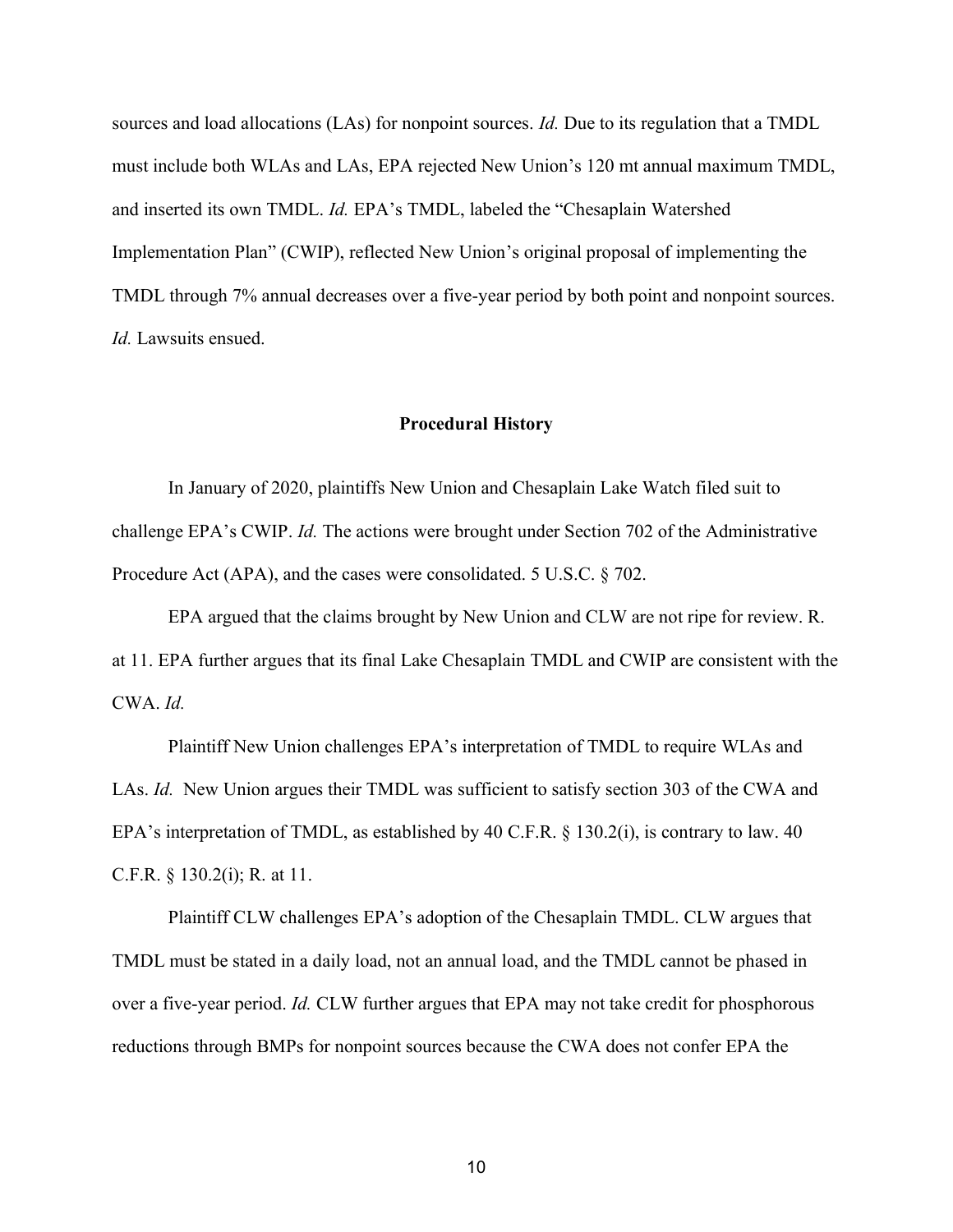authority to regulate nonpoint sources and the EPA has no assurance that phosphorus reductions by BMPs will be achieved. *Id.*

All three parties moved for summary judgment on their various claims.

The lower court found the case to be ripe, holding that "[a]ll of the facts necessary to adjudicate the claims in this case have been developed and are part of the record before EPA…and Lake Watch will be prejudiced if the validity of EPA's Lake Chesaplain TMDL is not subject to immediate judicial review. R. at 12.

The lower court granted summary judgment in favor of New Union and against EPA regarding New Union's challenge to EPA's TMDL. R. at 16. The court vacated EPA's rejection of the New Union Lake Chesaplain TMDL and ordered EPA to approve New Union's TMDL. *Id.* The court vacated the definition of "total maximum daily load" in 40 C.F.R. § 130.2(i). R. at 13. The court found that "EPA's definition of the phrase TMDL to require WLAs and LAs contradicts the plain meaning and intention of Congress in enacting CWA § 303(d), and that the regulation 40 C.F.R. § 130.2(i) is contrary to law under Chevron step one." *Id.*

The lower court granted summary judgment in favor of CLW on its challenge to EPA's TMDL, holding that EPA's TMDL inclusion of phased percentage reductions over a five-year period violates the structure and meaning of the CWA. R. at 15.

The lower court granted summary judgment in favor of EPA to dismiss CWA's complaint, finding that the EPA did not act arbitrary and capricious by taking credit for nonpoint source BMP pollution loading reductions. *Id.*

This appeal followed.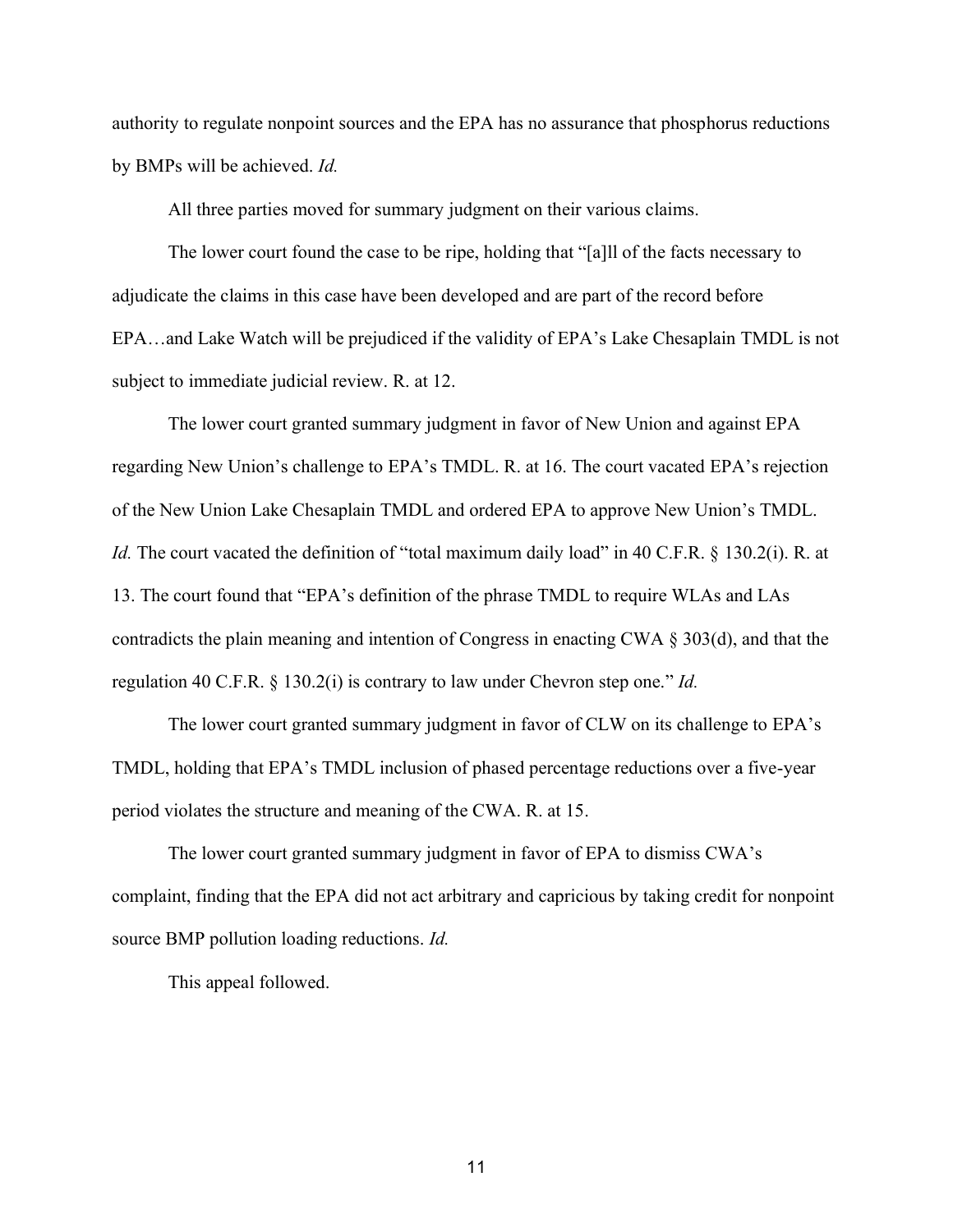#### **SUMMARY OF THE ARGUMENT**

<span id="page-12-0"></span>The lower court correctly held that this case was ripe for review. R. at 12. As it will be explained below, the adequacy of a TDML presents a purely legal question. Purely legal disputes are fit for judicial resolution and result in hardship to the parties awaiting judicial remedy. *Abbott Laboratories v. Gardne*r, 387 U.S. 136, 148 (1967). Therefore, this case is ripe for review.

EPA rejected New Union's TMDL solely on New Union's lack of WLAs and LAs in their TMDL. R. at 10. The lower court correctly held that EPA's interpretation of TMDL is contrary to law and granted summary judgement in favor of New Union. *Id.* at 14. The court also vacated EPAs rejection of the New Union TMDL and the definition of total maximum daily load in 40 C.F.R. § 130.2(i). *Id*. As will be explained below, summary judgement was correctly granted because (1) "total" in TMDL is not ambiguous and should not receive Chevron deference (2) even if "total" is ambiguous, EPA's interpretation is not permissible because it oversteps Congress's intent of cooperative federalism and (3) the Third Circuit opinion *American Farm Bureau* is easily distinguishable from New Union's situation.

The lower court incorrectly held that the phased annual TMDL is invalid. This is incorrect for two reasons. Firstly, prior courts have held that constructing TMDL to strictly mandate daily expressions of pollutant discharge constitutes legal absurdity. *Nat. Res. Def. Council v. Muszynski*, 268 F.3d 91, 98 (2001). Additionally, courts have held that nondaily expressions of pollutants, such as the one at hand, can result in better regulation than a daily expression. *Id.* Secondly the statutorily mandated deadline is inapplicable to the matter at hand. 33 U.S.C. § 1311(b)(1)(C).

The lower court correctly held that EPA's adoption of wasteload allocation credits based on assumed nonpoint source best management practices (BMPs) was not arbitrary and capricious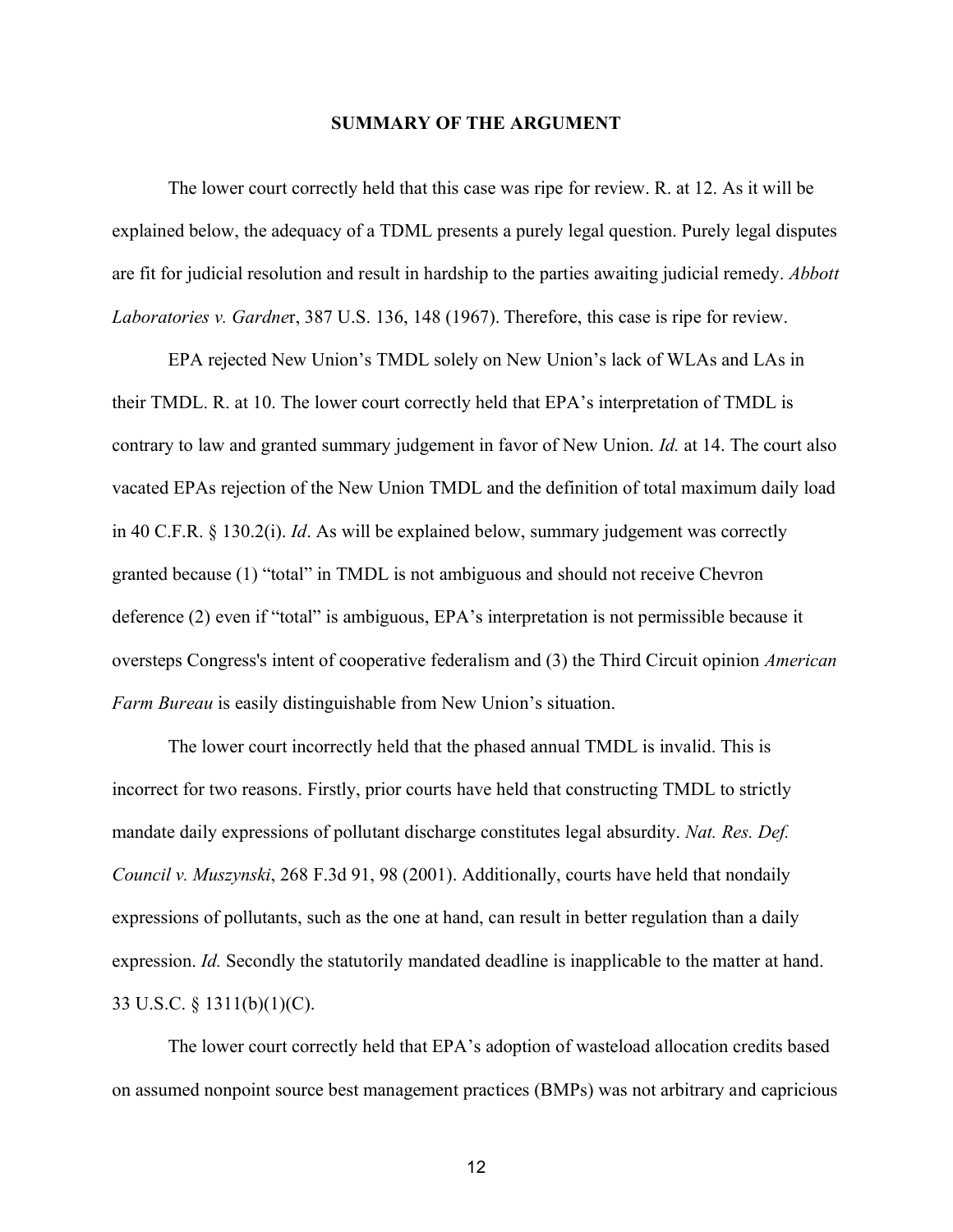or an abuse of discretion. A TMDL process may provide for a tradeoff system using wasteload allocation credits based on anticipated pollution reductions using BMP in order to reduce the stringency of wasteload allocations for point sources. 40 C.F.R. § 130.2(i). CLW argues that EPA's credit was arbitrary and capricious and an abuse of discretion due to the lack of reasonable assurances of BMP implementation. However, the "reasonable assurance" standard is not the standard for taking credit for BMPs. The lower court correctly found that the "reasonable assurance" standard has never been adopted by EPA through notice-and-comment rulemaking. R. at 16. The CWA itself is silent on the extent to which the EPA may consider and express whether the reasonable assurance requirement has been met. *Am. Farm Bureau Fed'n v. United States EPA*, 792 F.3d 281, 306 (3d Cir. 2015).

Additionally, the CWA section 303 TMDL program is a planning and information program, not an implementation program. As the lower court found, nothing in the CWA requires actual implementation and compliance by nonpoint sources, which Congress left optional to the states. R. at 16. Congress did not speak directly to whether credits for anticipated nonpoint source pollution reductions may be used to reduce stringency of wasteload allocations for point sources where there is not "reasonable assurance" for the implementation of BMPs. EPA applied its regulatory standards to the record before the agency in deciding to adopt such wasteload allocation credits based on assumed nonpoint source BMPs. Therefore, the highly deferential "arbitrary and capricious" standard of review applies and the Court may not substitute its judgement for that of the agency on this issue of credits based on nonpoint source BMPs within the TMDL and whether "reasonable assurance" is required. *See Citizens to Preserve Overton Park, Inc. v. Volpe*, 401 U.S. 402, 416 (1971); *City of New York v. Shalala*, 34 F.3d 1161, 1167 (2d Cir. 1994).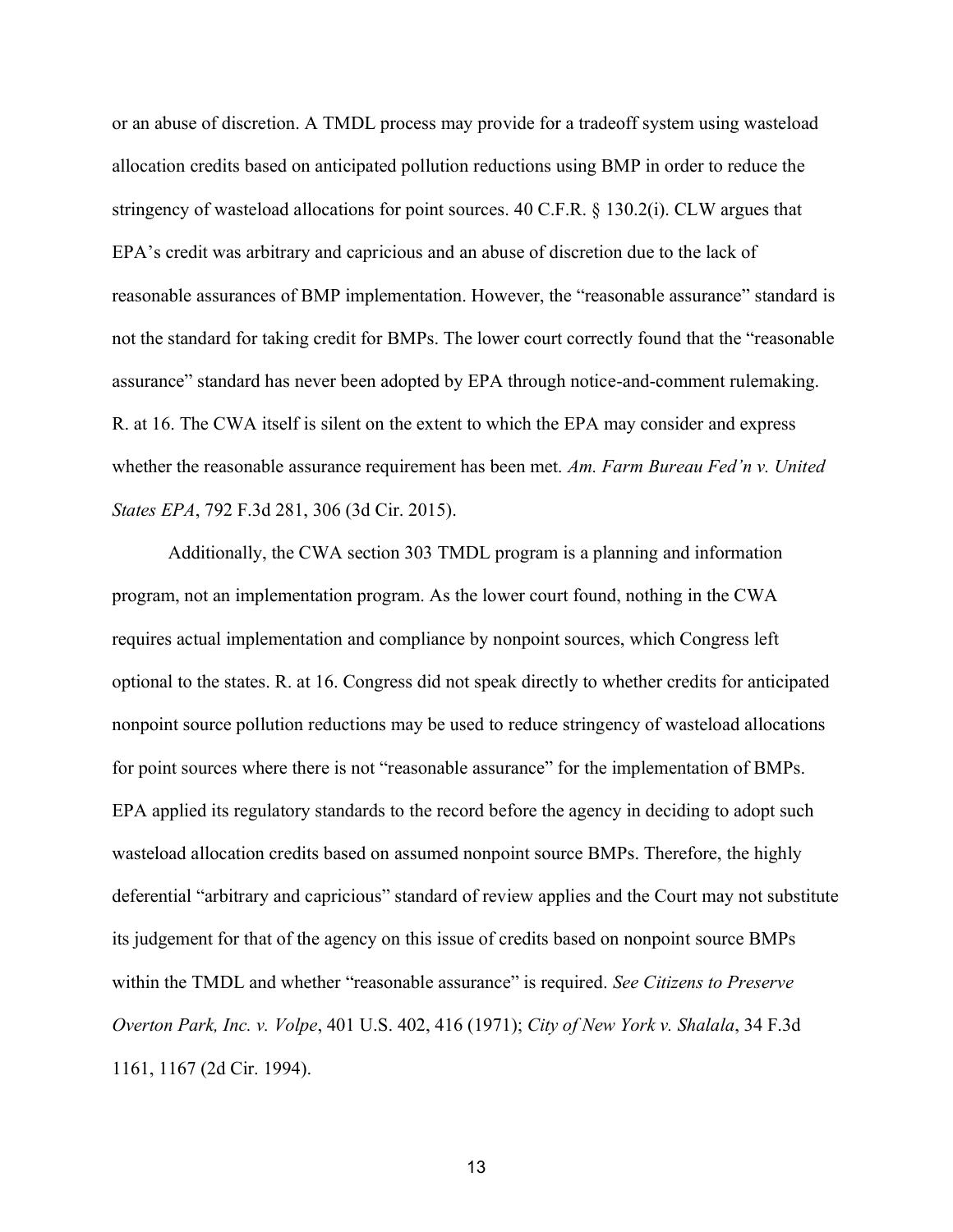This court should uphold that the EPA's adoption of a credit anticipated pollution reductions using BMP to reduce the stringency of wasteload allocations for point sources for implementation of the Lake Chesaplain TMDL was not arbitrary and capricious or an abuse of discretion.

#### **STANDARD OF REVIEW**

<span id="page-14-0"></span>Appellate courts review a district court's grant of summary judgment *de novo,* employing the standard of review for agency action. *See Pa. Dep't of Public Welfare v. Sebelius*, 674 F.3d 139, 146 (3d Cir. 2012). Courts must vacate agency actions that are "in excess of statutory jurisdiction, authority, or limitations, or short of statutory right." 5 U.S.C. § 706(2)(C).

A claim must be "ripe" to be fit for judicial review. A claim is "ripe" when the facts of the case have been sufficiently developed to allow for judicial review. *See Abbott Laboratories v. Gardner,* 387 U.S. 136, 148-149 (1967). Courts must evaluate the fitness of the issues for review and analyze any possible prejudice to the parties due to a delay to allow for additional agency action. *Id.* at 149.

As the issue in this case is EPA's interpretation of the CWA, the court must examine EPA's regulatory interpretations and actions using the familiar framework set out in *Chevron*. *Chevron, U.S.A, Inc. v. NRDC, Inc*., 467 U.S. 837 (1984). If Congress has spoken directly to the interpretation at issue, Congress's intended interpretation must govern. *Id.* at 842-843. If the meaning of the statute or congressional intent is ambiguous, the court must decide whether the agency's interpretation is permissible. *Id.*

Because EPA is applying its on the record regulatory interpretation to the CWA, the court must apply the "arbitrary and capricious" standard of review and not replace its own judgement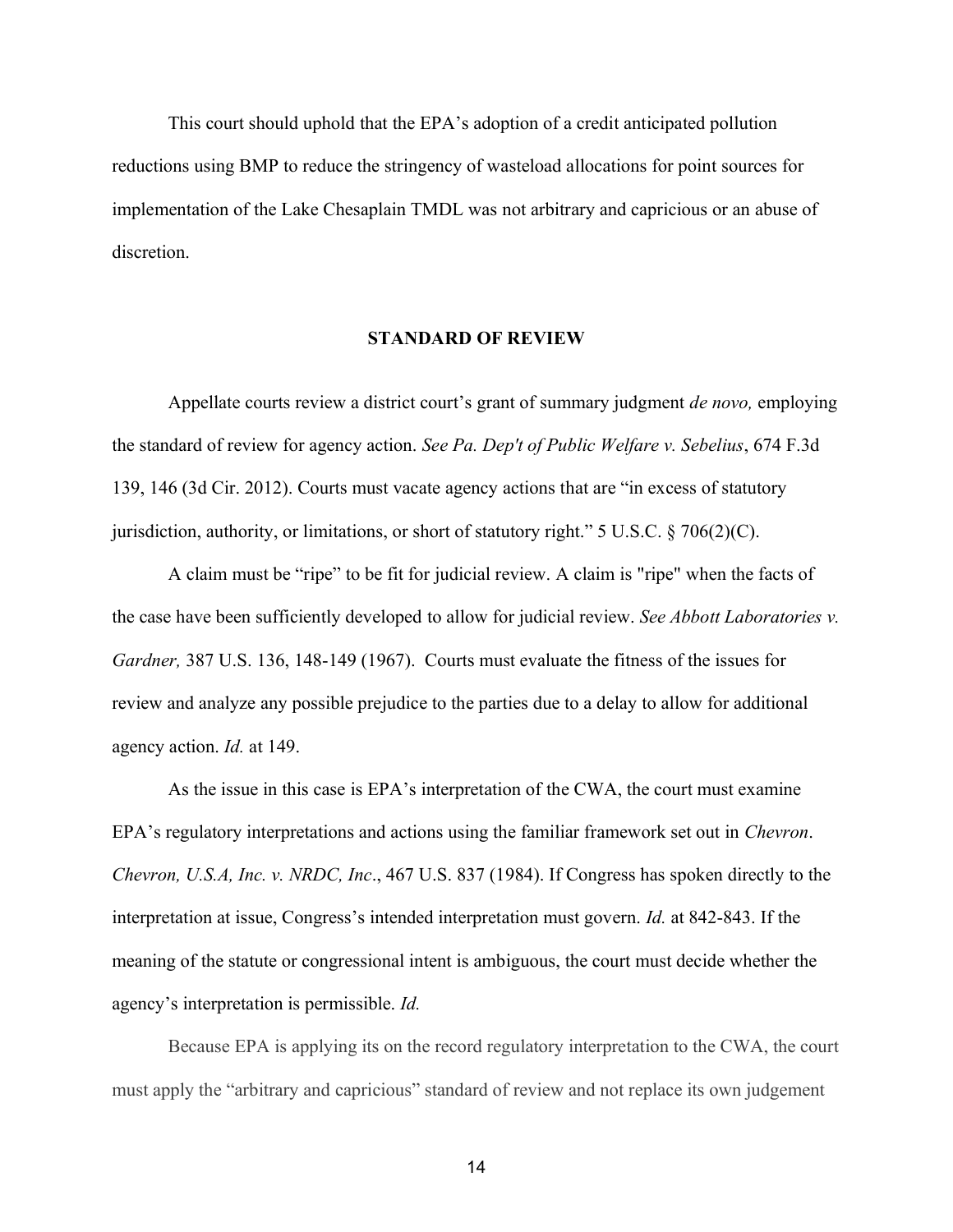for the agency's determinations. *See Citizens to Preserve Overton Park, Inc. v. Volpe*, 401 U.S. 402, 416 (1971); *see City of New York v. Shalala*, 34 F.3d 1161, 1167 (2d Cir. 1994).

#### **ARGUMENT**

### <span id="page-15-1"></span><span id="page-15-0"></span>**I. This Case is Ripe for Review Because Pollution Behavior Needs to Change in Anticipation of the TMDL and New Union and the EPA are Expending Resources in Developing and Implementing the TMDL.**

Issues before the court must be ripe for review. *Abbott Laboratories v. Gardner*, 387 U.S.

136, 148 (1967). To be ripe, a dispute must be fit for judicial resolution and result in hardship to the parties awaiting judicial remedy. *Id.* In *American Farm Bureau Federation v. EPA*, the Third Circuit deemed the questions presented ripe for review. *Am. Farm Bureau Fed'n v. United States EPA*, 792 F.3d 281, 293 (3d Cir. 2015). The question presented concerned a purely legal dispute based on a "well-developed record" regarding the EPA's promulgation of a TMDL, even though the TMDL was not yet incorporated into the state's CWA implementation. *Id.* This decision rested on two facts. *See id.* One, the challengers, members of trade associations, would have to change pollution behaviors "in anticipation of the TMDL's implementation." *Id.* Two, the EPA and states involved in implementing the TMDL would face hardship if the dispute was not ripe at this time because it is better to investigate the merits of the TMDL before more resources are spent in development. *Id.* 293-94.

Both of these conditions are present in the current case. The challenger here is not like the trade associations in that they are not a designated group with business interests in pollution regulation, however the challenger is an environmental group. R. at 4. The environmental group has interests in Lake Chesaplain that are not business in nature, but still inform behaviors that could change "in anticipation of the TMDL's implementation." *Am. Farm Bureau Fed'n v.*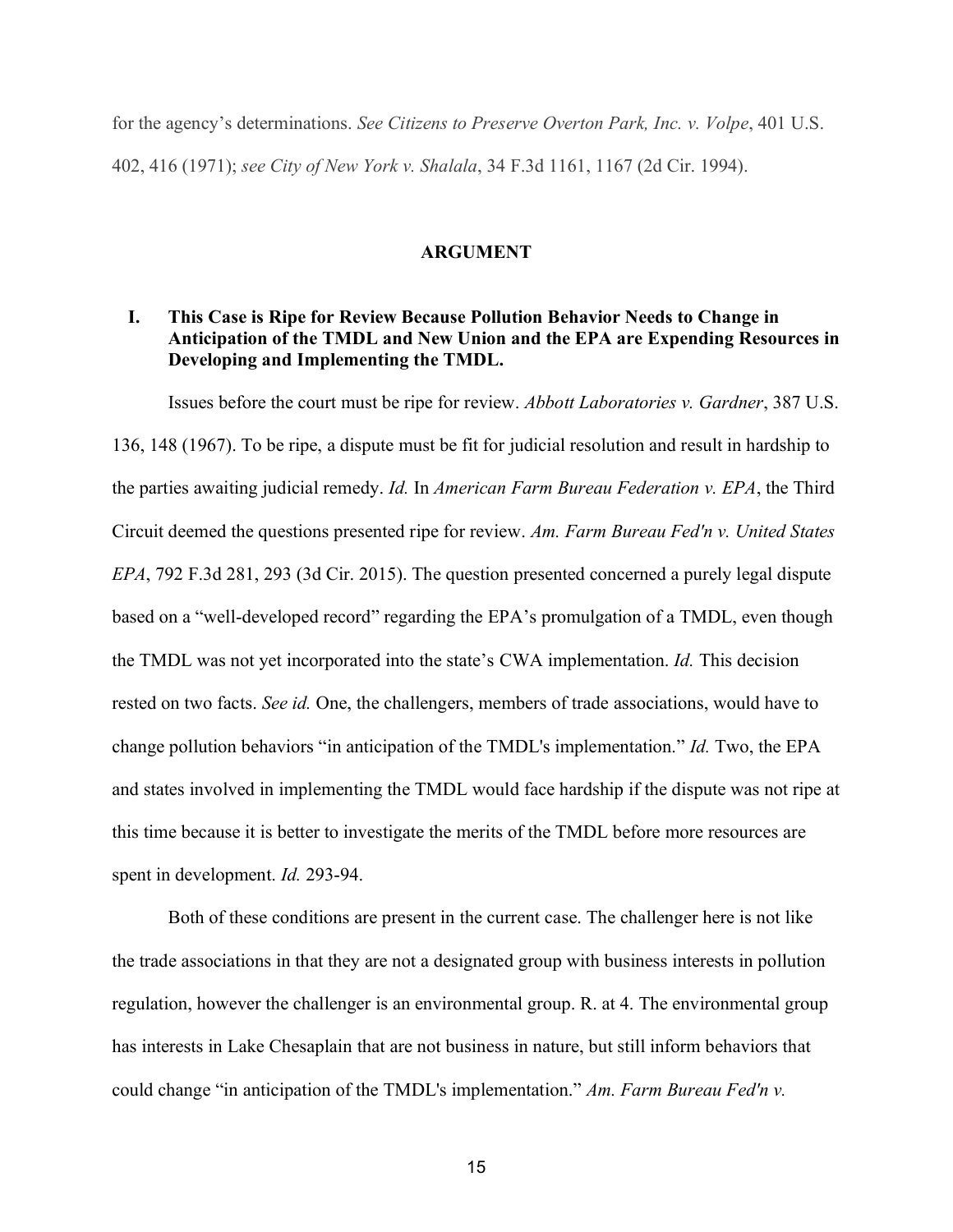*United States EPA*, 792 F.3d 281, 293 (3d Cir. 2015). This is because Lake Chesaplain is designated as Class AA, and is therefore used for primary contact recreation, fish propagation and survival, and as a primary drinking source. R. at 8. Therefore, the challengers may need to change behaviors in regards to recreation, subsistence fish sourcing, and drinking water sourcing should the water quality of Lake Chesaplain change. As for hardship, just as in *American Farm Bureau Federation v. EPA,* New Union and the EPA will continue to expend resources into the TMDL, so the deciding factor there still applies: "If there is something wrong with the TMDL, it is better to know now than later." *Id.* 293-94.

Therefore, this case is ripe for review.

### <span id="page-16-0"></span>**II. EPA's Interpretation of "Total" in "Total Maximum Daily Load" in Section 303 of the CWA to Include Wasteload Allocations and Load Allocations is Contrary to Law.**

Pursuant to the EPA's interpretation of section 303(d) of the CWA, EPA rejected New

Union's proposed July 2018 total maximum daily load (TMDL) "based entirely on the failure of the New Union TMDL to include WLAs (waste load allocations) and LAs (load allocations) allocating the proposed total phosphorus loading among individual point sources and nonpoint sources." R. at 12; 33 U.S.C.A. § 1313; 40 C.F.R. § 130.2(i). EPA has interpreted the term "total" in TMDL to include specific WLAs for individual points sources and LAs for nonpoint sources through their regulation 40 C.F.R. § 130.2(i). 40 C.F.R. § 130.2(i). In essence, EPA's regulation requires states to allocate the level of permissible loading for both point sources and nonpoint sources. R. at 6. The lower court correctly held that this interpretation oversteps EPA's authority under the CWA.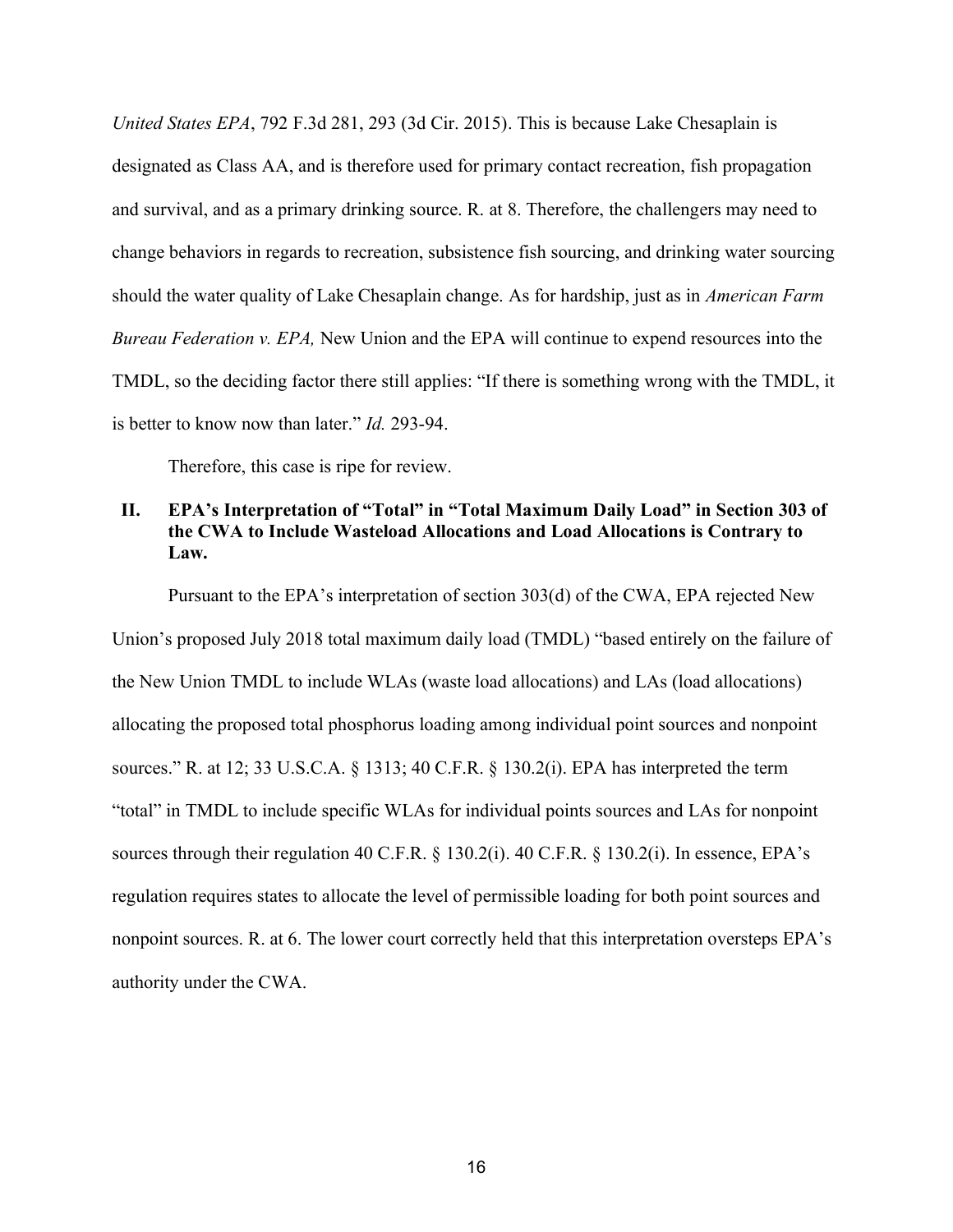### **A. The EPA is Not Entitled to Chevron Deference Because the Term "Total" in "Total Maximum Daily Load" is Not Ambiguous.**

<span id="page-17-0"></span>The lower court correctly applied the common analysis from *Chevron. Chevron, U.S.A, Inc. v. NRDC, Inc*., 467 U.S. 837 (1984). Under *Chevron*, a court first asks if the statutory language is ambiguous. *Id.* at 842-843. If the statute is unambiguous, as it is here, the statutory text must govern instead of an agency's interpretation. *Id.* Here, the EPA overstepped their statutory authority by interpreting the term "total" in "total maximum daily load" of section 303(d) to give EPA the authority to establish or require WLAs and LAs in a TMDL.

### <span id="page-17-1"></span>**i. A Plain Language Reading of Section 303(d) Does Not Give EPA the Authority to Require the Establishment of WLAs and LAs in a TMDL.**

"It is a basic tenet that 'regulations, in order to be valid, must be consistent with the statute under which they are promulgated.' " *Decker v. Nw. Env't Def. Ctr*., 568 U.S. 597, 609 (2013). "In the absence of such a definition, we construe a statutory term in accordance with its ordinary or natural meaning." *F.D.I.C. v. Meyer*, 510 U.S. 471, 476, (1994).

The EPA's regulation that a TMDL includes WLAs and LAs is contrary to law because it is not consistent with the plain language of "total maximum daily load" in section 303(d). 33 U.S.C.A. § 1313. EPA purports the term "total" is ambiguous. "Total" is not ambiguous. "Total" is defined as "an entire quantity or amount." *Total*, Merriam-Webster Dictionary (2021). An entire quantity or amount is by definition a single number—if the number is broken up into WLAs and LAs it is no longer the total or the entire amount but instead is now parts of a total. TMDL clearly is meant to identify a single number of acceptable pollutants for a body of water, not several parts that make up that total. If Congress had wanted EPA to break up the TMDL into its various parts, they would not have included "total" in TMDL but would have instead called for "allocations" or "components" of pollution sources within the TMDL.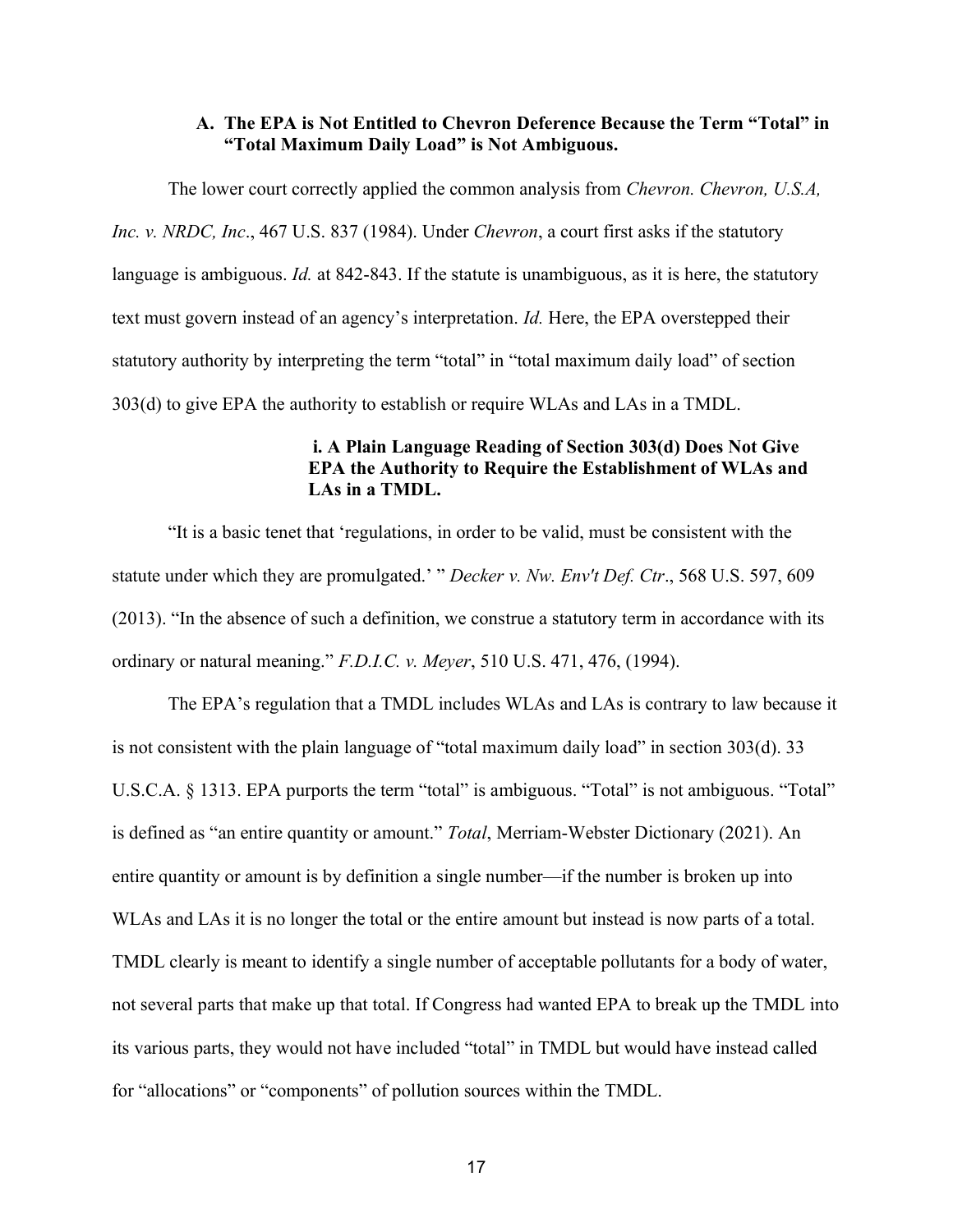Section 303(d)(4)(a) specifically mentions waste load allocation: "a total maximum daily load *or other waste load allocation* established under this section…" 33 U.S.C.A. § 1313 (emphasis added). Congress's use of "or" between TMDL and WLA show the two are on equal footing—one is not the derivative of the other. EPA's reading of TMDL to be broken into WLAs and LAs does not follow logic or the plain language of the law.

If Congress "explicitly left a gap for an agency to fill, there is an express delegation of authority to the agency to elucidate a specific provision of the statute by regulation," *Chevron v. NRDC,* 467 U.S., at 843–844 (1984).

There is no gap here to fill. EPA is free to develop WLAs and LAs for a TMDL for informational purposes if it wishes, but it is not permitted to reject a state's TMDL simply because a state decided not to include specific WLAs and LAs in its TMDL. Congress left the decision on how to allocate reductions of both point and nonpoint sources to the states. Specifically, section 303(e) of the CWA requires states to use the TMDL to create implementation plans for point sources of pollution and section 319(a)-(b) requires states to identify and control nonpoint source pollutants. 33 U.S.C.A. § 1313(e); 33 U.S.C.A. § 1319(a)- (b). Invalidating EPA's regulation interpreting TMDL to include WLAs and LAs correctly gives the authority to allocate source and nonpoint source pollution back to the states, as Congress intended. EPA may have been dissatisfied with the way New Union arrived at their TMDL or their lack of detailed allocations between various pollution sources, but a single number is all the statute requires and "an agency may not rewrite clear statutory terms to suit its own sense of how the statute should operate." *Util. Air Regul. Grp. v. E.P.A.,* 573 U.S. 302, 328 (2014).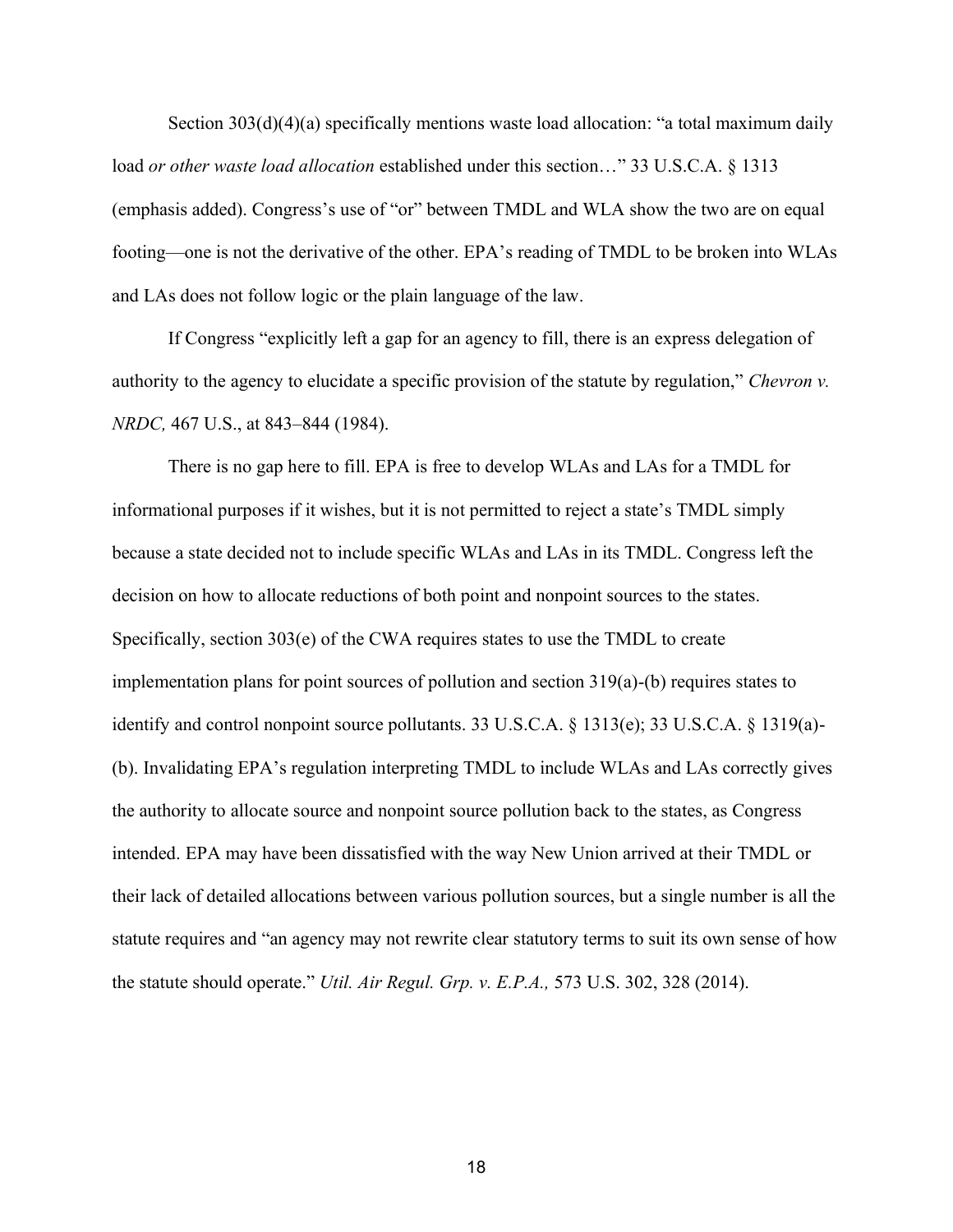### **B. Even if "Total Maximum Daily Load" is Ambiguous, EPA's Interpretation is Not a Permissible Construction of CWA Section 303.**

<span id="page-19-0"></span>If the court incorrectly concludes that "total" in TMDL is ambiguous, EPA's interpretation should not receive deference under *Chevron*. An agency's interpretation of an ambiguous statute must be a permissible construction of the statutory language. *Chevron,* 467 U.S. at 842. EPA's interpretation offends the Clean Water Act's structure of cooperative federalism and would result in a massive expansion of federal power without Congressional support.

### <span id="page-19-1"></span> **i. EPA's Interpretation of TMDL Offends the Clean Water Act's Structure of Cooperative Federalism.**

It is a "fundamental canon of statutory construction that the words of a statute must be read in their context and with a view to their place in the overall statutory scheme." *Util. Air Regul. Grp,* 573 U.S. at 328. "An agency interpretation that is inconsistent with the design and structure of the statute as a whole, does not merit deference." *Id.*

Congress explicitly intended the CWA to be a tool of cooperative federalism, with significant power left to the states: "it is the policy of the Congress to recognize, preserve, and protect the primary responsibilities and rights of States to prevent, reduce, and eliminate pollution, to plan the development and use of land and water resources." 33 U.S.C. § 1251(b); 33 U.S.C. § 1370. Further, Congress specifically retained the power to regulate nonpoint sources and the implementation of pollution reductions from both point and nonpoint sources to the states. *See* 33 U.S.C. § 1370; *see* 33 U.S.C. § 1329; *see* 33 U.S.C. § 1288; *see* 33 U.S.C. § 1313(e). EPA's interpretation of TMDL to include WLAs and LAs destroys the cooperative federalism of the CWA and cannot be entitled to *Chevron* deference.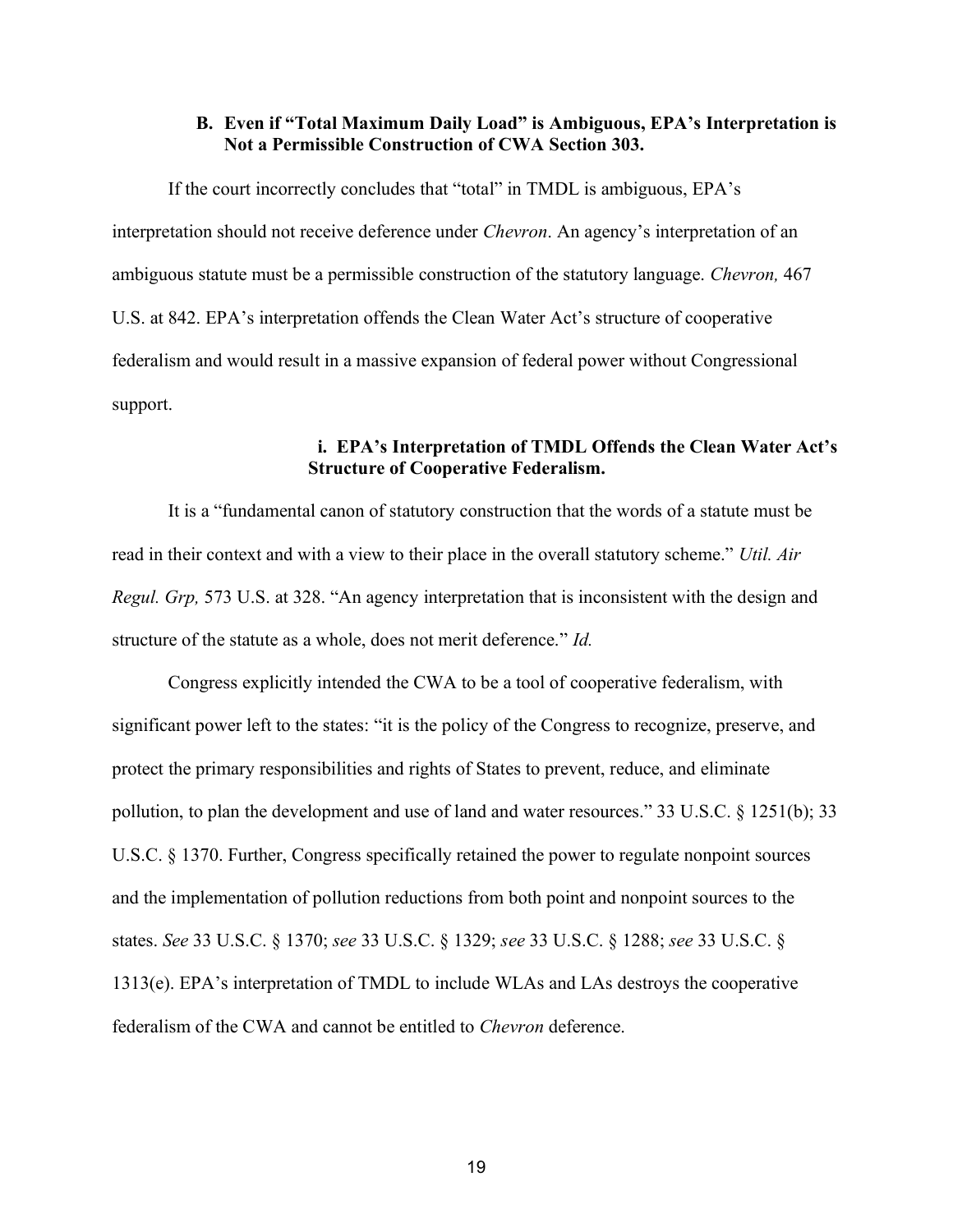### **a. EPA's Interpretation of TMDL Gives the EPA Unlawful Regulatory Power Over Local Land Use Decisions.**

<span id="page-20-0"></span>The state's ability to regulate land use is "perhaps the quintessential state activity," yet EPA's interpretation of TMDL gives the federal government massive control over local land use. *FERC v. Mississippi*, 456 U.S. 742, 768 (1982). EPA's adoption of the Chesaplain Watershed Implementation Plan (CWIP) gives EPA unauthorized control over how local farmers, business owners, and homeowners can use their land. CWIP is to be implemented through "permit controls on point sources and best management practices (BMP) requirements for nonpoint sources" of 7% decreases over a 5-year period. R. at 10.

EPA, by deciding phosphorus allocations limits for each land category or source, infringes upon New Union's quintessential ability to regulate land use. The ability to regulate land use is reserved for state and local governments who are closest to the farmers, homeowners, and business owners whom it most impacts. Land use regulation is certainly one of the powers the Clean Water Act meant to reserve for the states. *See* 33 U.S.C. § 1251(b); 33 U.S.C. § 1370.

Further, giving the EPA the ability to regulate land use is a massive increase of the EPA's power into local governance that cannot simply grow out of the word "total" in TMDL. As the Supreme Court has famously stated: "Congress does not alter the fundamental details of a regulatory scheme in vague terms or ancillary provisions—it does not, one might say, hide elephants in mouseholes." *Whitman v. Am. Trucking Ass'ns, Inc.*, 531 U.S. 457, 468 (2001). It is absurd for Congress to have expanded EPA's authority to include the elephant of land use regulation in the mousehole of the word "total" in TMDL.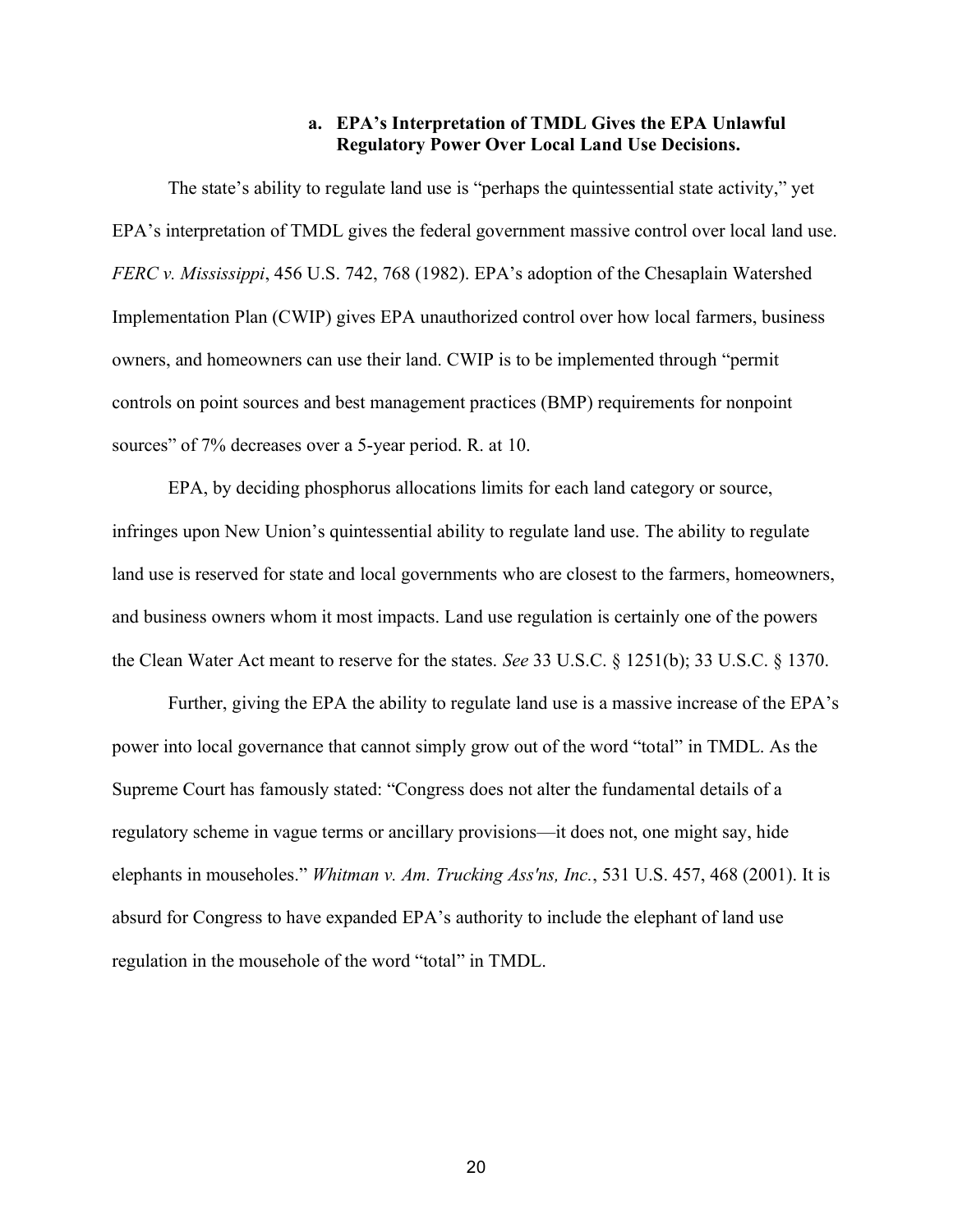### **b. EPA's Interpretation of TMDL Gives the EPA Unlawful Regulatory Power Over Nonpoint Sources.**

<span id="page-21-0"></span>Regulatory authority over nonpoint sources is an area of regulation expressly left to the states. *See* 33 U.S.C.A. § 1319(a)-(b). By breaking up their TMDL into WLAs (for point sources) and LAs (for nonpoint sources) and assigning these sources specific allowable pollutant amounts, EPA is in practice unlawfully regulating discharge by nonpoint sources. The CWA does not give EPA the authority to assign specific pollution allocation amounts to nonpoint sources, that is reserved for the state's implementation plan. EPA may wish they had the authority to regulate nonpoint sources, but Congress did not give them that authority, and once again "an agency may not rewrite clear statutory terms to suit its own sense of how the statute should operate." *Util. Air Regul. Grp.,* 573 U.S. at 321.

### **c. EPA's Interpretation of TMDL Creates a Federal Implementation Plan, in Direct Violation of Congressional Intent to Leave Implementation of the CWA to the States.**

<span id="page-21-1"></span>The EPA may issue a TMDL if they are not satisfied with the state's TMDL but may not create their own federal implementation plan. *See* 33 U.S.C.A. § 1313. Here, the EPA has strayed too far into implementation of New Union's TMDL. EPA's CWIP specifies allocation limits on point and nonpoint sources throughout Chesaplain Lake, thereby implementing decisions that the CWA reserves for the states. R. at 10. As the lower court correctly notes, "section 303(d) itself appears to be nothing more than an information gathering provision" to notify New Union and EPA of the level of phosphorus Chesaplain Lake can tolerate. R. at 13.

EPA's TMDL requires 7% yearly decreases by permitted point sources and various BMPs for nonpoint sources, such as modified feeds, chemical treatment of manure streams, and restrictions on manure spreading. *Id.* at 10. The EPA can take enforcement actions, including civil judicial enforcement actions and civil penalties, if New Union does not follow the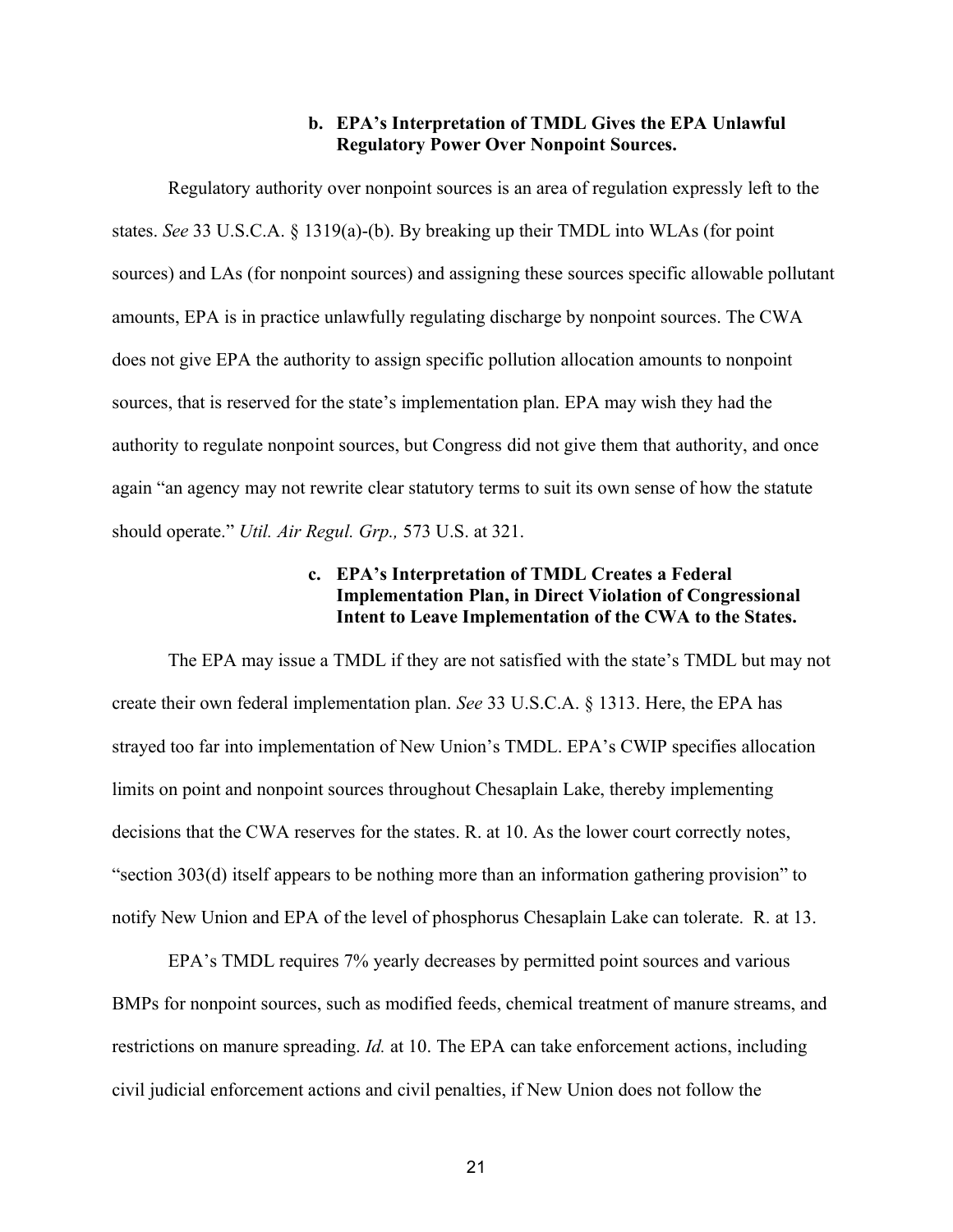allocations set out in their TMDL. *See* 33 U.S.C.A. § 1319; 33 U.S.C.A. § 1414 of CWA. These are specific implementation decisions regarding local land use and nonpoint source regulation left to the states. EPA has overreached its Congressional mandate and is coercing states to follow its unlawful implementation plans. How New Union regulates its watersheds is an equity decision best left to a local decisionmaker who understands the local conditions of a watershed precisely why Congress gave the implementation power to the states and not EPA.

The Clean Air Act (CAA) provides further evidence of EPA's overreaching. As the lower court notes, Congress explicitly incorporated a framework for federal implementation of the CAA. R. at 13; *see* 42 U.S.C. § 7410(a): *see* 42 U.S.C. § 7410(c)(1). Congress, while enacting the CWA just two years later, included no such legislative mandate. This intentional omission by Congress is congressional intent for CWA implementation to be reserved for the states.

### **C. New Union's Situation Can be Differentiated from the Third Circuit's Holding in American Farm Bureau Federation v. U.S. EPA.**

<span id="page-22-0"></span>The lower court correctly notes their holding parts ways with the Third Circuit's ruling in *American Farm.* R. at 13; *American Farm Bureau Federation v. U.S. EPA*, 792 F.3d 281 (3d Cir. 2015). The court in *American Farm* held the term "total" in TMDL is ambiguous and EPA's interpretation of TMDL to include allocations between WLAs and LAs was a permissible construction of section 303(d). *Id*. at 295, 306. This Third Circuit holding can be easily differentiated from New Union's situation for two important reasons.

First, in *American Farm* it was industry, not the states, who were suing EPA to overturn their interpretation of TMDL. *Id.* at 281. The district court, which was affirmed by the Third Circuit, notes this challenge to EPA's interpretation could have been resolved differently had a state been the challenger to the TMDL: "it is noteworthy that no state has filed suit challenging the TMDL, let alone alleged that their participation in the TMDL drafting process was a result of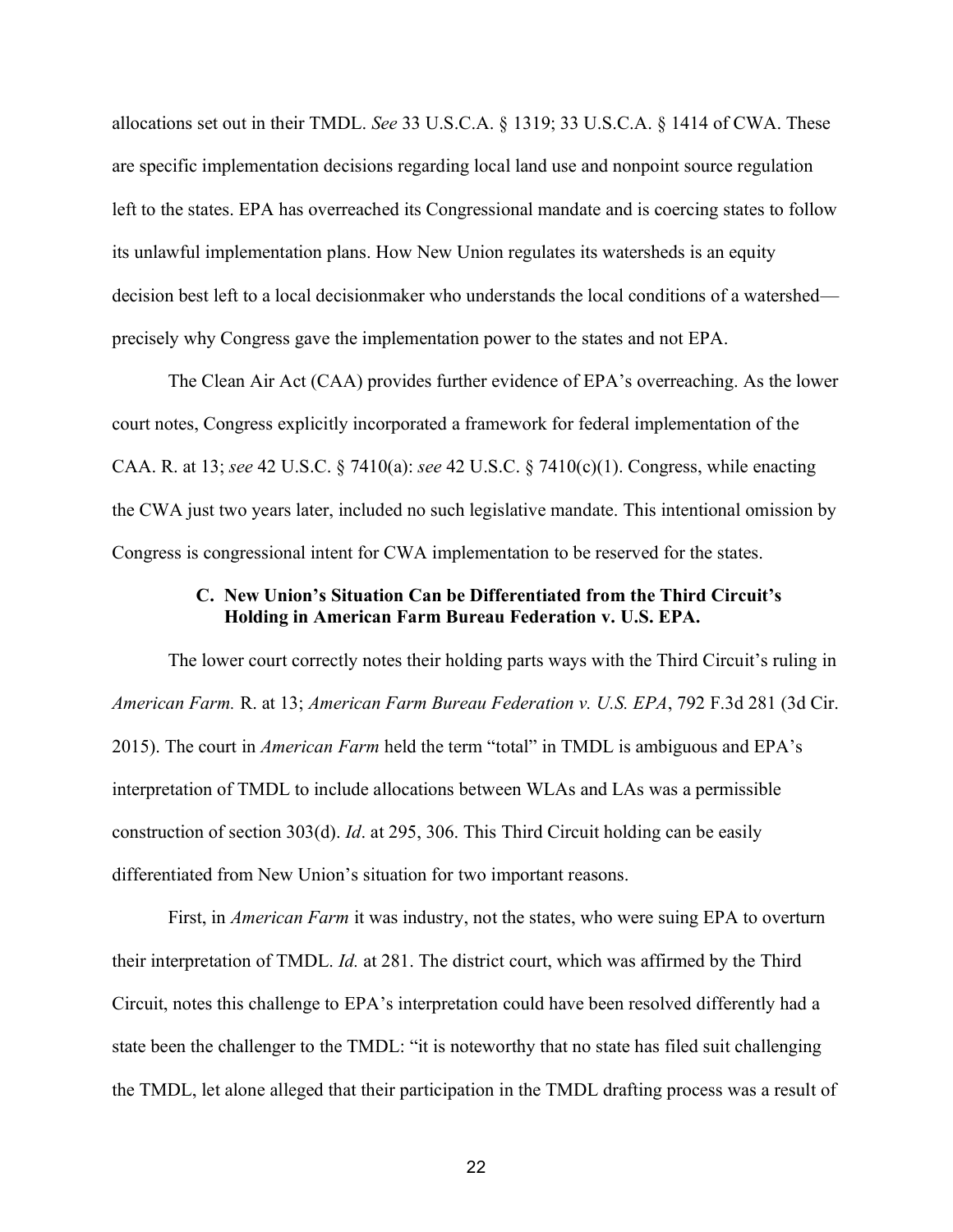coercion." *Am. Farm Bureau Fed'n v. United States EPA*, 984 F. Supp. 2d 289, 324 (M.D. Pa. 2013). New Union's lawsuit provides that state challenge that was lacking in *American Farm.*  While industry may have a losing argument because they have no authority to implement the TMDL, the same is not true for New Union. Here, New Union is specifically arguing the EPA overstepped their statutory authority by implementing the TMDL, and it is this court's role to push EPA back to its congressionally mandated limit.

 Second, the states impacted by the TMDL in *American Farm* agreed to and asked EPA to develop and establish the TMDL: "The Bay watershed TMDLs will be developed jointly between the six Bay watershed states, the District and EPA and then established by EPA." *Id.* at 302. This distinction is key. Because the states in *American Farm* asked for the EPA to develop and establish the TMDL, the court could not find that EPA had overstepped its statutory authority. This is an example of cooperative federalism working—the states wanted EPA's expertise, and EPA was able to provide that support.

New Union asked for no such help. New Union was forced to accept a TMDL it did not agree to, with specific WLAs and LAs that it does not believe are appropriate to impose on the impacted local parties. Here, cooperative federalism has turned into coercive federalism—in clear violation of the mandate by Congress.

 *American Farm* is not the only circuit opinion interpreting TMDL. The court should instead turn to the Eleventh Circuit opinion in *Sierra Club v. Meiberg*. *Sierra Club v. Meiburg*, 296 F.3d 1021 (11th Cir. 2002). The issue in *Meiburg* was a challenge to a consent decree, which "provided that if Georgia failed to establish TMDLs, EPA was required to do so." *Id.* at 1029. The decree included both WLAs and LAs as constituting a TMDL. *Id*.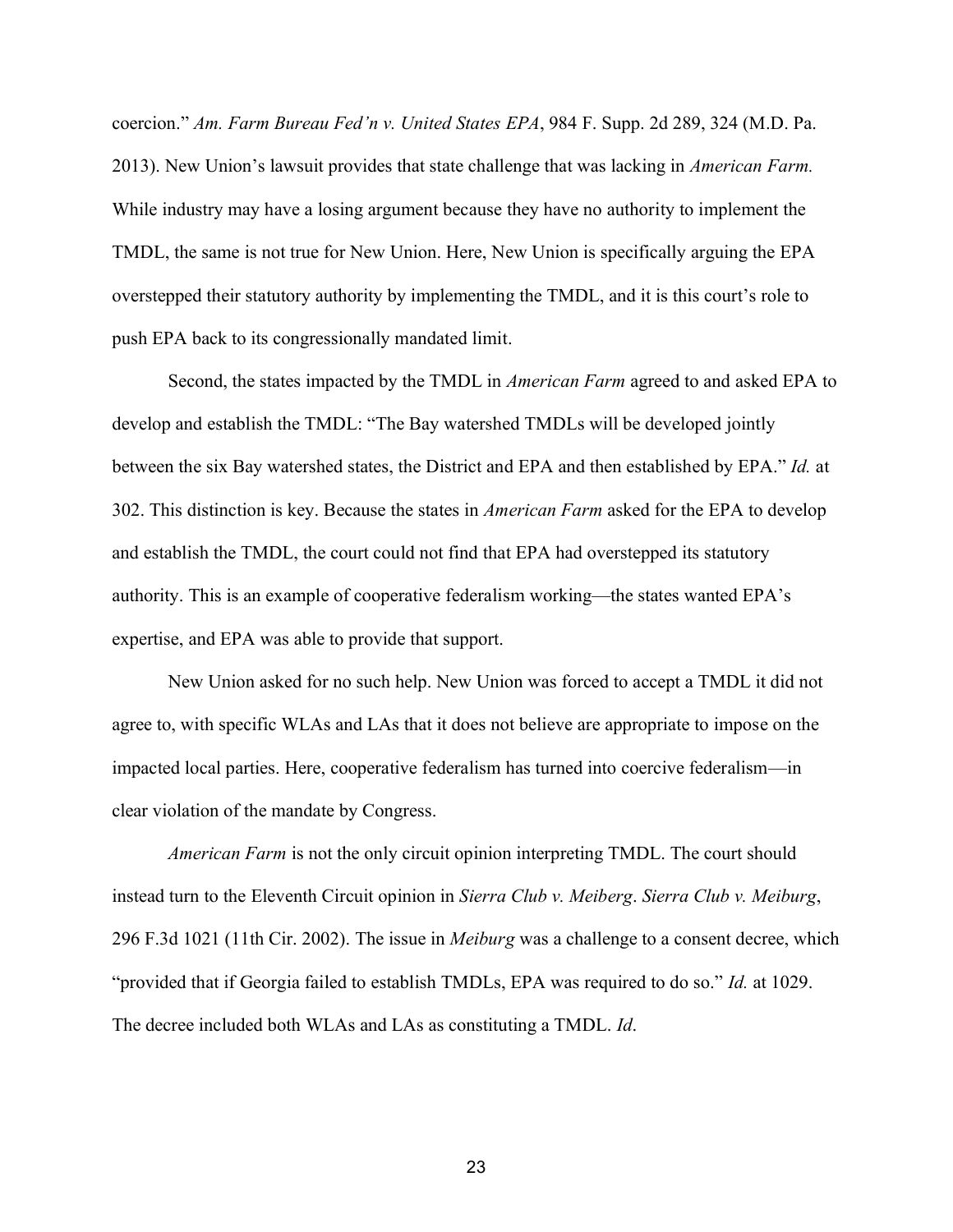The court struck down the consent decree, holding that a court cannot compel EPA to develop implementation plans for a TMDL because "[t]he responsibility for implementing the TMDLs once they [are] established [is] left to [the State], as it is in the Clean Water Act itself." *Id.* at 1031. The court reasoned that the TMDL is "defined to *be a set measure or prescribed maximum quantity* of a particular pollutant in a given waterbody." *Id.* at 1030 (emphasis added). Here, EPA's interpretation of TMDL to include WLAs and LAs stretches a TMDL from a "set measure…of a particular pollutant" to an implementation plan forced on New Union. EPA has the authority to approve a single number as a TMDL, but here it is unlawfully implementing the TMDL. Just as the court struck down the unlawful decree in *Meiburg*, the court should strike down EPA's interpretation of TMDL which includes WLAs and LAs.

#### <span id="page-24-1"></span><span id="page-24-0"></span>**III. The Phased Annual TMDL is Valid.**

### **A. An Annual Construction of a TMDL Avoids Absurdity.**

When setting a TMDL, the CWA establishes standards for multiple pollutants and must do so in a way that results in effective regulation. *See* 33 U.S.C. § 1313(d)(1)(c). As such, a TMDL is susceptible to a broader range of meanings than merely establishing a discharge per day standard. *Nat. Res. Def. Council v. Muszynski*, 268 F.3d 91, 98 (2001). For example, the Second Circuit held that a TMDL may be regulated as "an hourly, weekly, monthly, or annual load." *Id.* 98-99. This is because "for some pollutants, effective regulation may best occur by some other periodic measure than a diurnal one." *Id.* Therefore, a strictly literal interpretation of the word "daily" in TMDL is "absurd, especially given that for some pollutants, effective regulation may best occur by some other periodic measure than a diurnal one." *Id.* 

New Union and the EPA promulgated a phased TMDL in regards to phosphorus with annual benchmarks. R. at 9. This is expressly permissible by *Muszynski* standards. The lower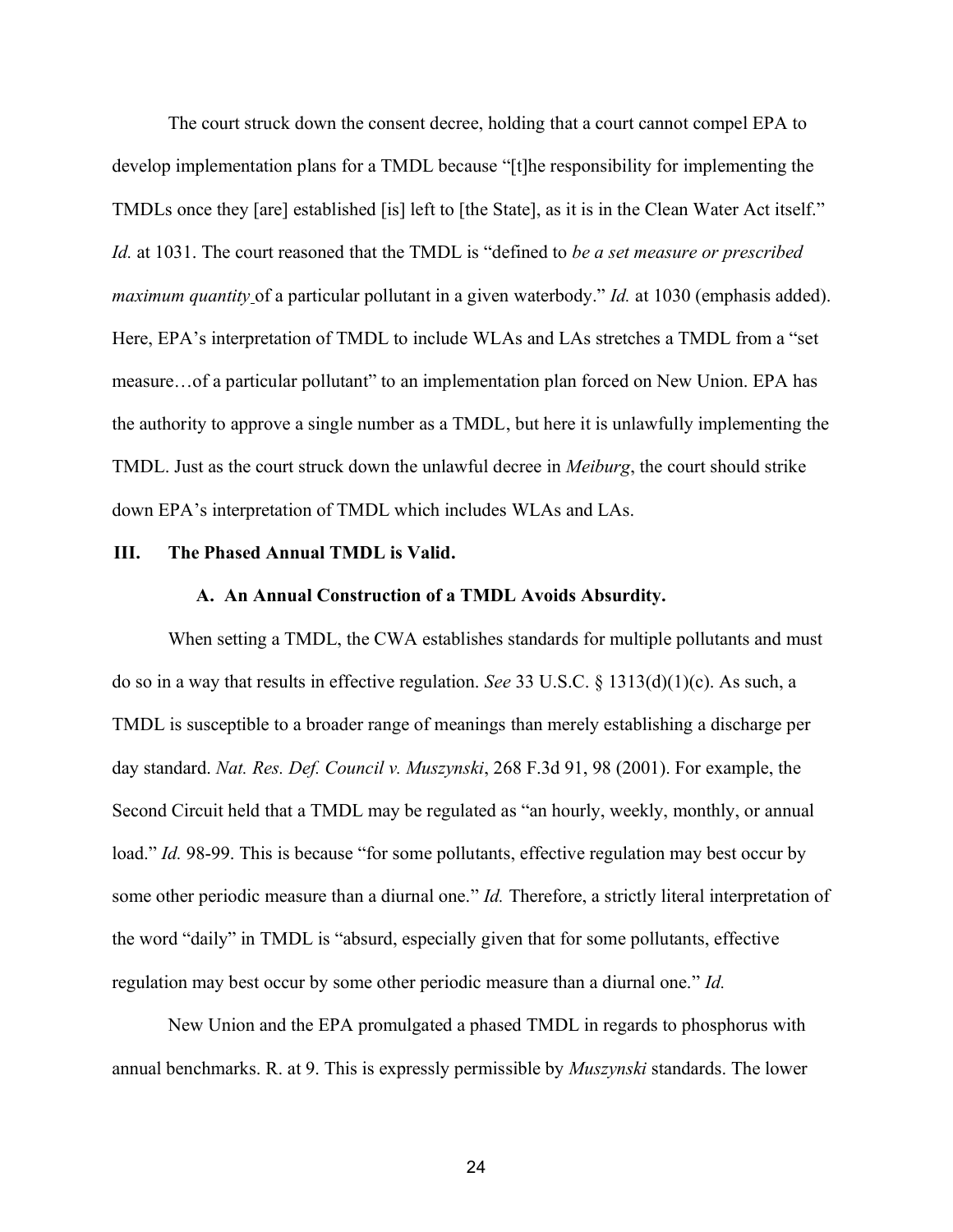court relies on *NRDC v. EPA* to assert that a TMDL "does not mean a percentage reduction in loadings." R. at 13 (citing *Nat. Res. Def. Council v. EPA*, 301 F.Supp.3d 133 (D.D.C. 2018)). However, this case is not persuasive to the current challenge. This is because the pollutant at issue in that case was trash, rather than phosphorus. Trash has "unique characteristics" that differentiates it from phosphorus. *Nat. Res. Def. Council v. EPA*, 301 F.Supp.3d 133, 143 (D.D.C. 2018) Namely, trash 'is not associated with a single category of dischargers' and that 'flow does not dilute trash; it merely transports it." *Id.* Both of these conditions exist in Lake Chesaplain. Phosphorus is associated with CAFOs and is diluted in the lake. R. at 8. Therefore the phased phosphorus TMDL is permissible.

While the EPA has previously conceded that "establishing daily loads makes perfect sense for many pollutants," that concession was not made in the context of phosphorus, the very pollutant at issue. *Friends of the Earth v. EPA*, 446 F.3d 140, 146 (2006).

The lower court's contention that this interpretation violates the "plain meaning of the statute" is fraught. This is because the case used to justify the use of the plain meaning rule towards the term "daily" is justifiable since the EPA attempted to circumvent plain meaning due to "contextual and policy arguments." *Friends of the Earth v. EPA*, 446 F.3d 140, 142 (2006). This is different from the case at hand because plain meaning is not abandoned due to policy implications, but rather to avoid absurdity. *Nat. Res. Def. Council v. Muszynski*, 268 F.3d 91, 99 (2001). Avoiding absurdity is a requirement of statutory interpretation developed by the common law, not a policy justification. *See, e.g.*, *United States v. Hendrickson*, 26 F.3d 321, 336 (2d Cir. 1994); *United States v. Dauray*, 215 F.3d 257, 264 (2000); *Muszynski*, 268 F.3d at 98. Further, "[c]onsiderable weight should be accorded to an executive department's construction of a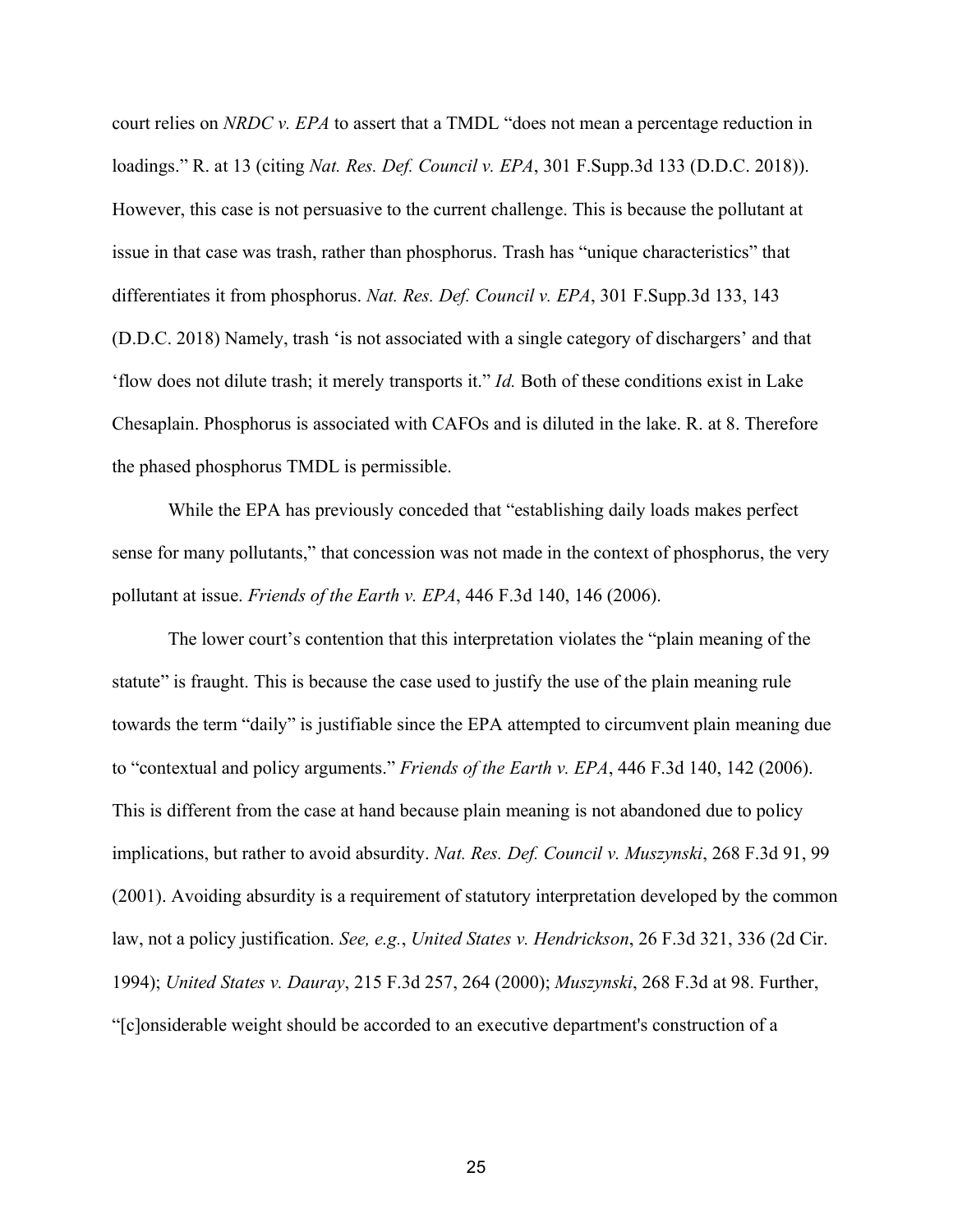statutory scheme it is entrusted to administer." *United States v. Mead Corp.*, 121 S. Ct. 2164, 2171 (2001). As such, the annual construction of Lake Chesaplain TMDL is permissible.

#### **B. The Five-Year Phased Plan Does Not Run Afoul the Statutory Deadline.**

<span id="page-26-0"></span>The statutory deadline provision reads as follows: any treatment standards established to meet water quality standards must be established no later than July 1, 1977. 33 U.S.C. § 1311(b)(1)(C). Legislative history indicates that this deadline is an inflexible target. *Bethlehem Steel Corp. v. Train*, 544 F.2d 657, 661 (3d Cir. 1976). No administrative action can change this deadline. *Id.* 

It is undisputed that the Lake Chesaplain TMDL did not meet this deadline. However, Lake Chesaplain did not require a TMDL until 2014, at the earliest. R. at 8. The lower court's interpretation of the deadline as applied to Lake Chesaplain is unenforceable as a practical or legal matter. This reading of the deadline would make any proposed TMDL that did not immediately take effect invalid. This frustrates the purpose of the CWA because states are expected to implement CWA standards through their own regulatory process. 33 U.S.C. § 1342(b). By truncating state's rights due to the outdated statutory deadline, CWA cooperative federalism goals cannot be served. *New York v. United States*, 505 U.S. 144 (1992); *Hodel v. Virginia Surface Mining & Reclamation Ass'n, Inc*., 452 U.S. 264 (1981). As such, the statutory deadline does not invalid the phased TMDL.

### <span id="page-26-1"></span>**IV. EPA's Adoption of a Credit for Anticipated Pollution Reductions to Reduce the Stringency of Wasteload Allocations for Point Sources for Implementation of the TMDL was Not Arbitrary and Capricious or an Abuse of Discretion.**

As noted, EPA regulation governing wasteload allocations specifically allows a credit for nonpoint source pollution reductions: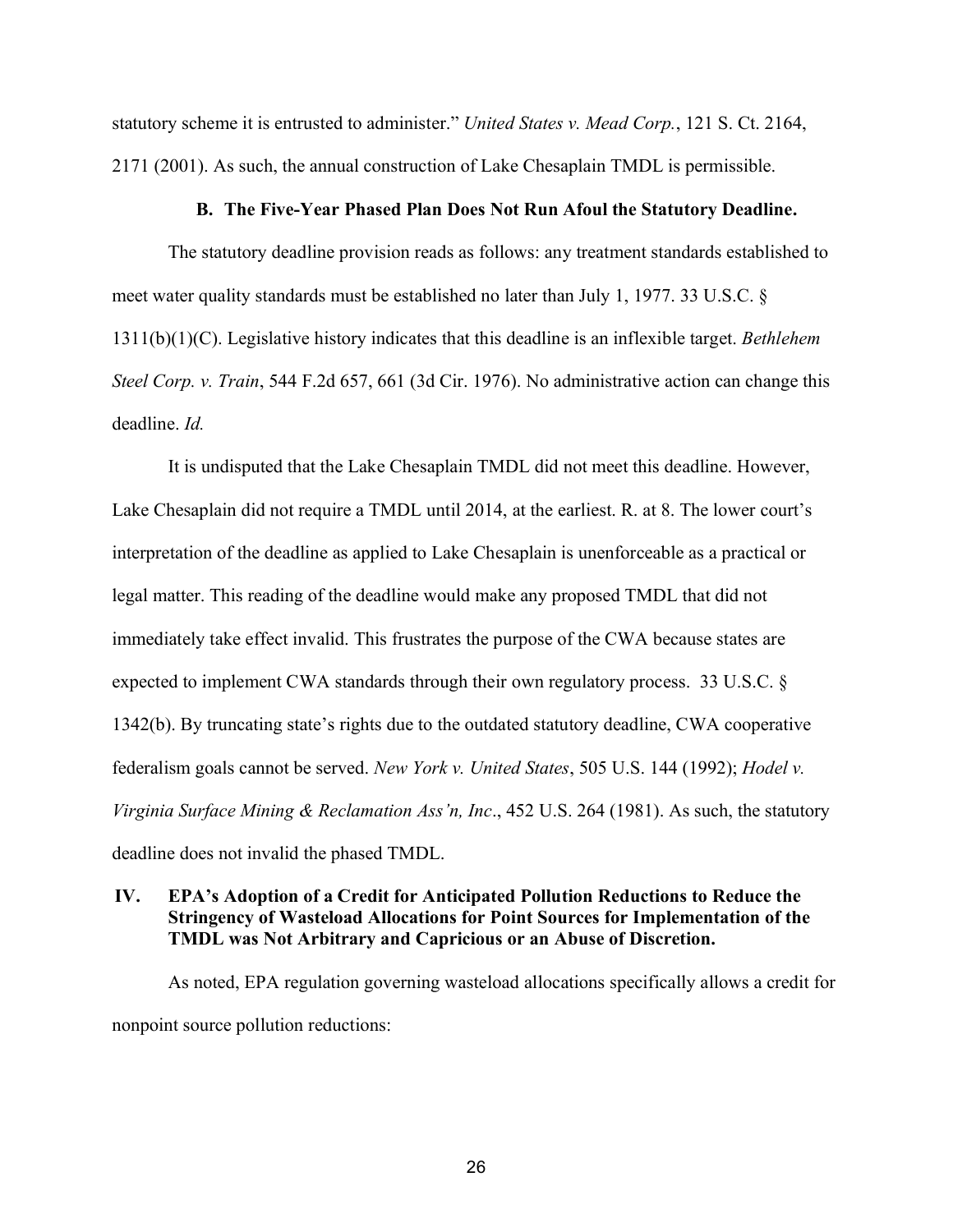If Best Management Practices (BMPs) or other nonpoint source pollution controls make more stringent load allocations practicable, then wasteload allocations can be made less stringent. Thus, the TMDL process provides for nonpoint source control tradeoffs.

40 C.F.R. § 130.2(i). While EPA's interpretation of "total maximum daily load" in section 303 of the CWA to include wasteload allocations and load allocations is contrary to law, a TMDL process may provide for a tradeoff system using wasteload allocation credits based on assumed nonpoint source BMPs. Thus, EPA's determination to suggest nonpoint source BMPs and an offset to point source reductions as a matter of planning for water quality standard compliance is not arbitrary and capricious or an abuse of discretion.

### <span id="page-27-0"></span>**A. EPA Applied its Regulatory Standards to the Record Before the Agency, Therefore the Highly Deferential "Arbitrary and Capricious" Standard of Review Applies.**

EPA's calculation of wasteload and load allocation is a matter of EPA applying its regulatory standards to the record before the agency. Therefore, the highly deferential "arbitrary and capricious" standard of review applies and the Court may not substitute its judgement for that of the agency. *See Citizens to Preserve Overton Park, Inc. v. Volpe*, 401 U.S. 402, 416 (1971); *City of New York v. Shalala*, 34 F.3d 1161, 1167 (2d Cir. 1994). The court must simply consider whether the agency considered the relevant factors and gave a reasonable basis for its decision.

An agency's decision is arbitrary and capricious if the agency (1) "entirely failed to consider an important aspect of the problem," (2) "offered an explanation for its decision that runs counter to the evidence before the agency, or is so implausible that it could not be ascribed to a difference in view or the product of agency expertise," (3) "failed to base its decision on consideration of the relevant factors," or (4) made "a clear error of judgement." *New Mexico ex rel. Richardson v. BLM*, 565 F.3d at 704 (quoting *Utah Envtl. Cong. v. Troyer*, 479 F.3d 1269,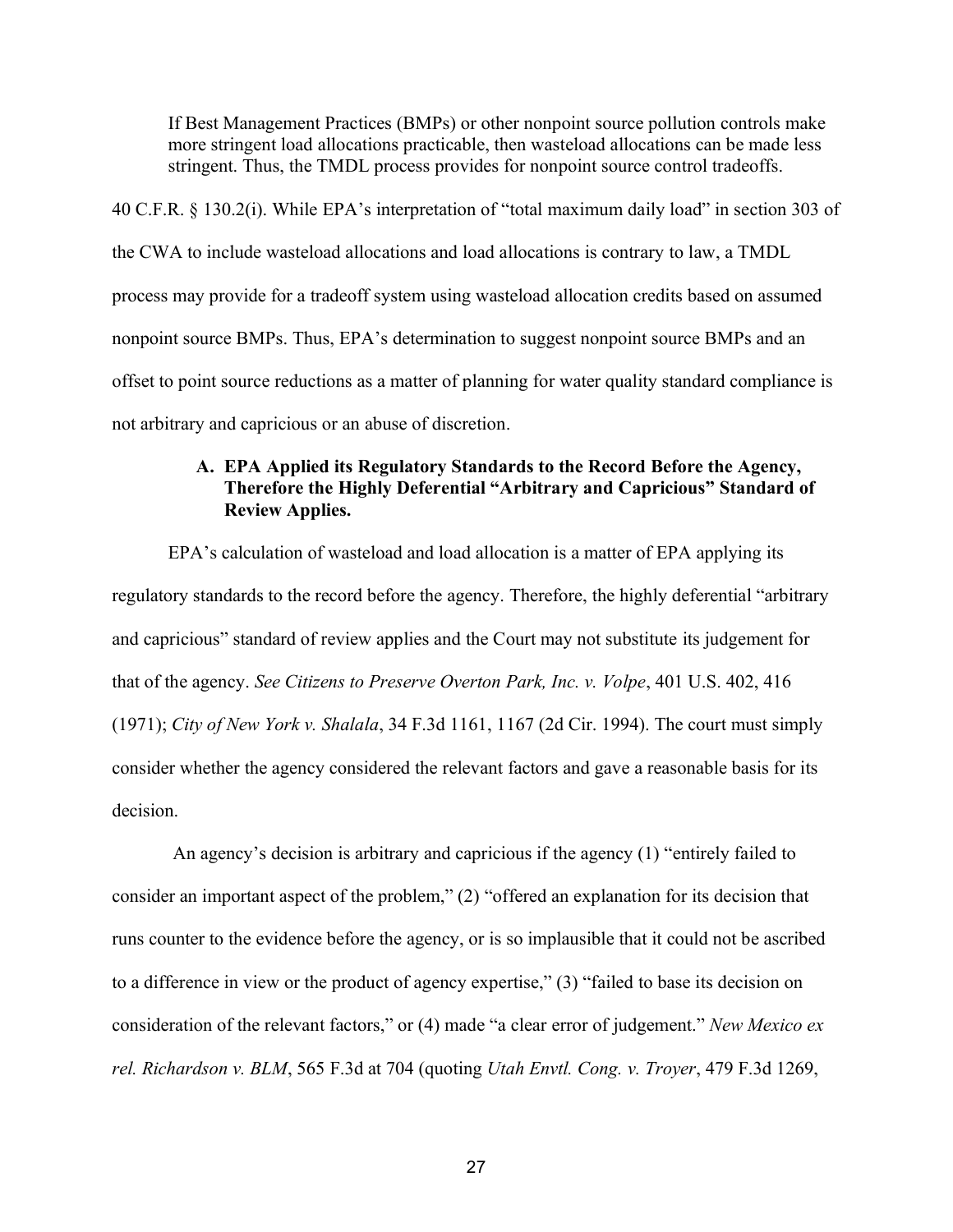1280 (10th Cir. 2007)). "[T]he arbitrary and capricious standard focuses on the rationality of an agency's decision making process rather than on the rationality of the actual decision . . . ." *Wildearth Guardians v. United States BLM*, 870 F.3d 1222, 1233 (quoting *Colo. Wild v. United States Forest Serv.*, 435 F.3d 1204, 1213 (10th Cir. 2006). Additionally, "this standard of review is 'very deferential' to the agency's determination, and a presumption of validity attaches to the agency action such that the burden of proof rests with the party challenging it." *Kobach v. United States Election Assistance Comm'n*, 772 F.3d 1183, 1197 (10th Cir. 2014).

Thus, the burden of proof rests with CLW to prove that the EPA's decision making process was not rational. CLW points to the absence of any indication that the State of New Union had any intention to require implementation of the BMPs contemplated by the CWIP. However, this does not show any failure by EPA to consider the relevant factors and give a reasonable basis for the agency's decision. While it may be true that in the two years since adoption of the TMDL, the state of New Union has not taken action to implement the BMPs contemplated by the CWIP this is not any showing of lack of rationality in the agency's decision making process. The administrative record before EPA included the 2012 Chesaplain Report, the Chesaplain Commission's supplemental report from July 2016, and the public comments that were before the DOFEC. The evidence and data in the administrative record before the EPA does not run counter to the agency's decision. Rather, EPA applied the agency's regulatory standards to the administrative record in making their determination. Therefore, CLW has not met the burden of proof in showing that the EPA's decision making was arbitrary and capricious or an abuse of discretion. The lower court correctly held that EPA's determination to suggest nonpoint source BMPs and an offset to point source reductions as a matter of planning for water quality standard compliance is not arbitrary and capricious or an abuse of discretion.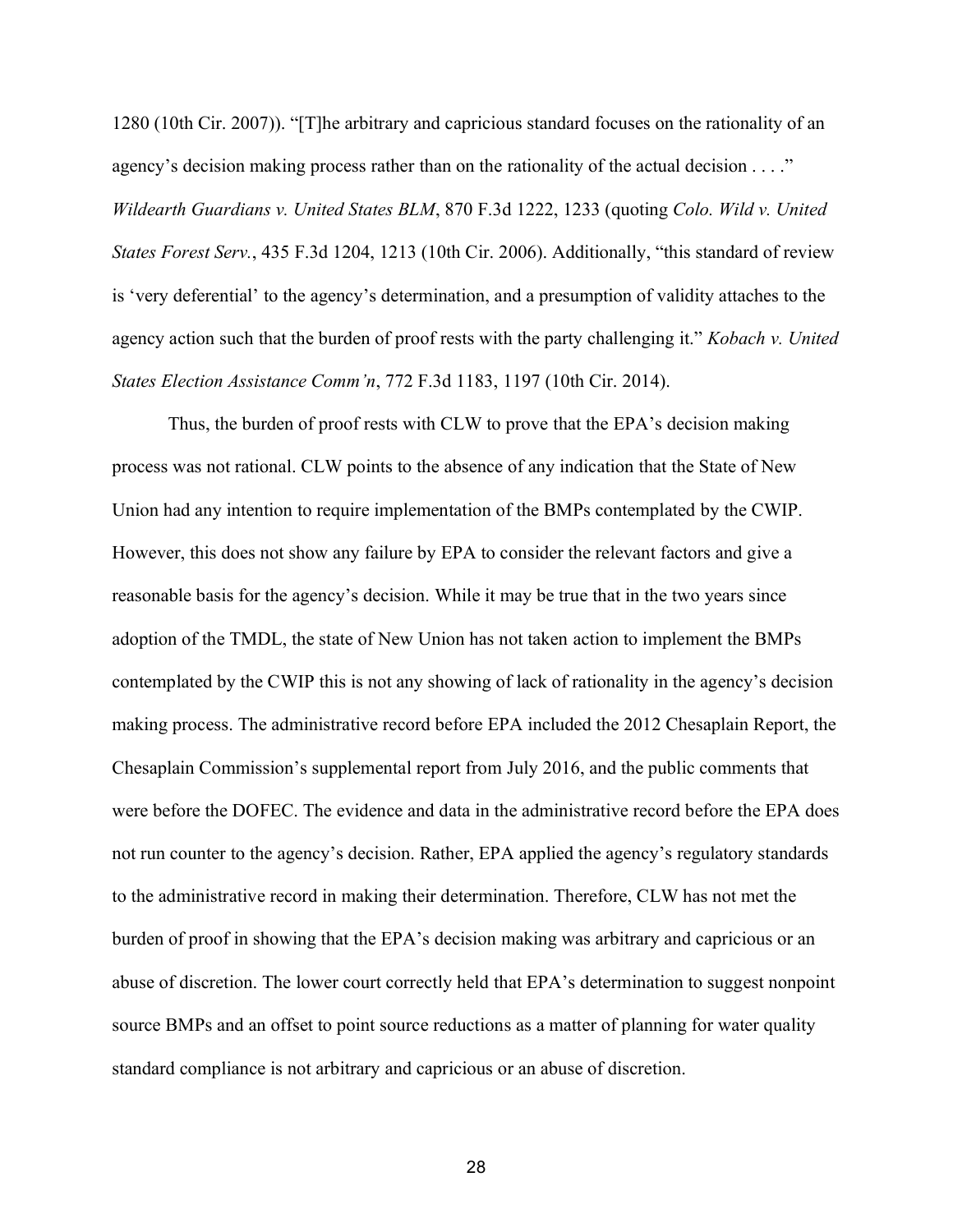### **B. The CWA § 303 TMDL Program is a Planning and Information Program, Not an Implementation Program.**

<span id="page-29-0"></span>The lower court was correct in determining that the CWA section 303 TMDL program is a planning and information program rather than an implementation program. TMDLs have been defined by the meaning provided at section  $303(d)(1)(C)$  of the CWA, 33 U.S.C. § 1313(d)(1)(C) and 40 C.F.R. § 130.2(i). *Sierra Club v. Meiburg*, 296 F.3d 1021, 1030 (11th Cir. 2002). Neither the referenced statutory provision nor the referenced regulation includes implementation plans within the meaning of TMDLs. *Id*.

TMDLs established under section 303(d)(1) of the CWA function primarily as planning devices. *City of Arcadia v. United States EPA*, 265 F. Supp. 2d 1142, 1144 (N.D. Cal. 2003) (quoting *Pronsolino v. Nastri*, 291 F.3d 1123, 1129 (9th Cir. 2002)). A TMDL does not, by itself, prohibit any conduct or require any actions. *Id*. The lower court correctly found that EPA's TMDL provides New Union with information for possible BMPs that could be used to achieve compliance with water quality standards. R. at 16. However, nothing in the CWA requires actual implementation and compliance by nonpoint sources, which Congress left optional to the states. *Id*.

As another Circuit Court recognized, state TMDLs and state implementation plans are two different things; "A TDML is defined to be a set measure or prescribed maximum quantity of a particular pollutant in a waterbody, . . . while an implementation plan is a formal statement of how that level of that pollutant can and will be brought down to or be kept under the TMDL." *Bravos v. Green*, 306 F. Supp. 2d 48, 56 (D.D.C. 2004) (quoting *Sierra Club v. Meiburg*, 296 F.3d 1021, 1030 (11th Cir. 2002). This distinction further indicates that the TMDL and implementation plans are discrete from one another. Thus, the TMDL itself need not include implementation plans.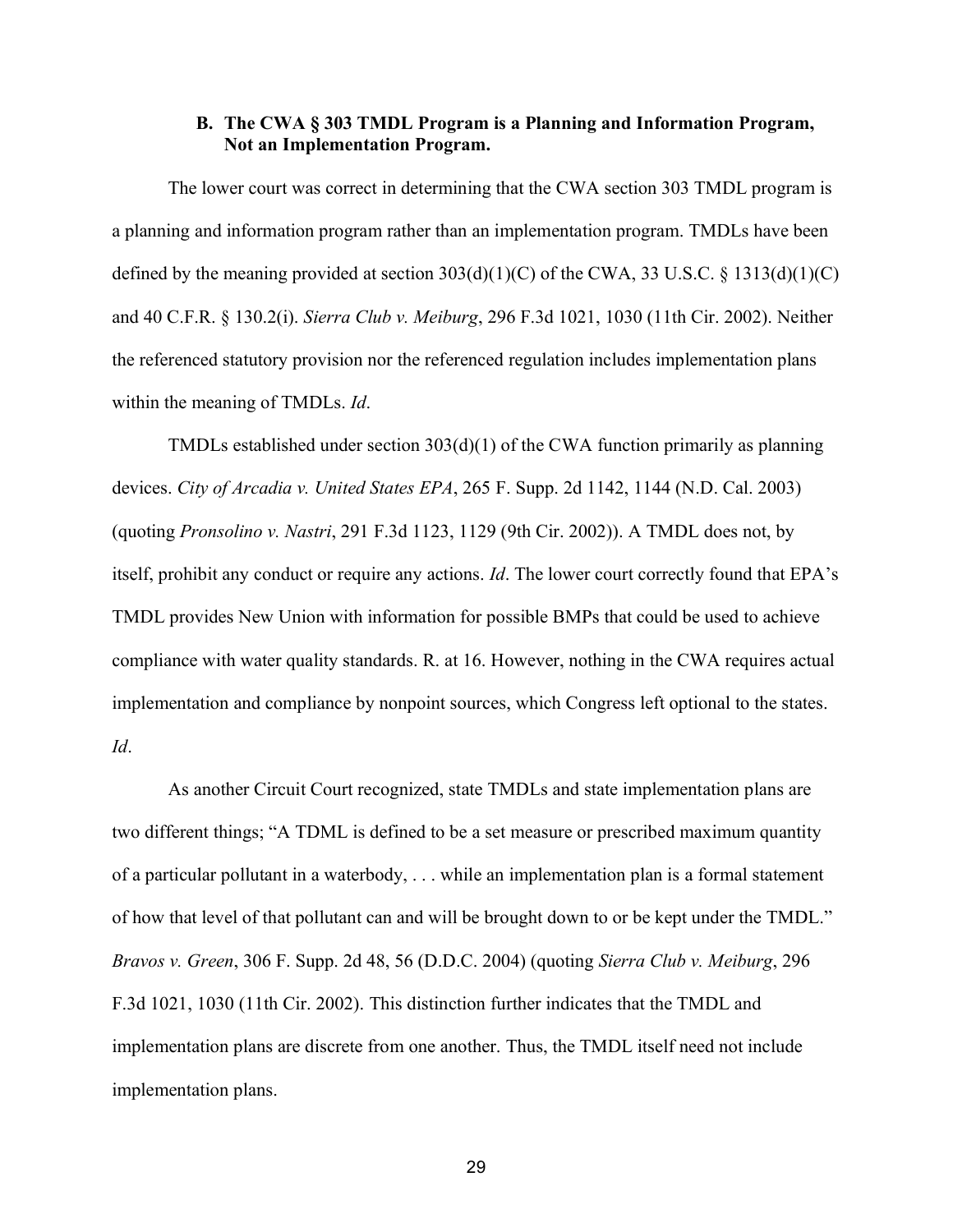### **C. The Standard for Taking Credit for BMPs is Not the "Reasonable Assurance" Standard.**

<span id="page-30-0"></span>CLW points to a 1991 EPA guidance document asserting that in order to take credit for nonpoint source BMP pollutant loading reductions, there must be a "reasonable assurance" that the reductions will in fact be achieved. EPA, Guidance for Water Quality Based Decisions: The TMDL Process (1991). However, the standard for taking credit for BMPs is not the "reasonable assurance" standard. The CWA is silent on the extent to which the EPA may consider and express whether a state will meet the goals it sets (the "reasonable assurance" requirement). *Am. Farm Bureau Fed'n v. United States EPA*, 792 F.3d 281, 306 (3d Cir. 2015).

If Congress has explicitly left a gap for the agency to fill, there is an express delegation of authority to the agency to elucidate a specific provision of the statute by regulation. *Chevron,*  467 U.S. at 843-44. Such legislative regulations are given controlling weight unless they are arbitrary, capricious, or manifestly contrary to the statute. *Id*. at 844. Here, where the CWA has not spoken to the extent to which the EPA may consider reasonable assurances, the court must next ask whether the agency's answer is based on a permissible construction of the statute. *Id*. at 843. In answering this question, the court need not conclude that the agency construction was the only one it permissibly could have adopted to uphold the construction, or even the reading the court would have reached if the question initially had arisen in a judicial proceeding. *FEC v. Democratic Senatorial Campaign Committee*, 454 U.S. 27, 39 (1981).

As another Circuit Court recognized, while EPA may consider whether there are reasonable assurances that the TMDL will be implemented as a part of the agency's reasoned decision making in establishing the TMDL, there is no requirement for reasonable assurances. *Am. Farm Bureau Fed'n*. at 309. The lower court correctly found that the "reasonable assurance"